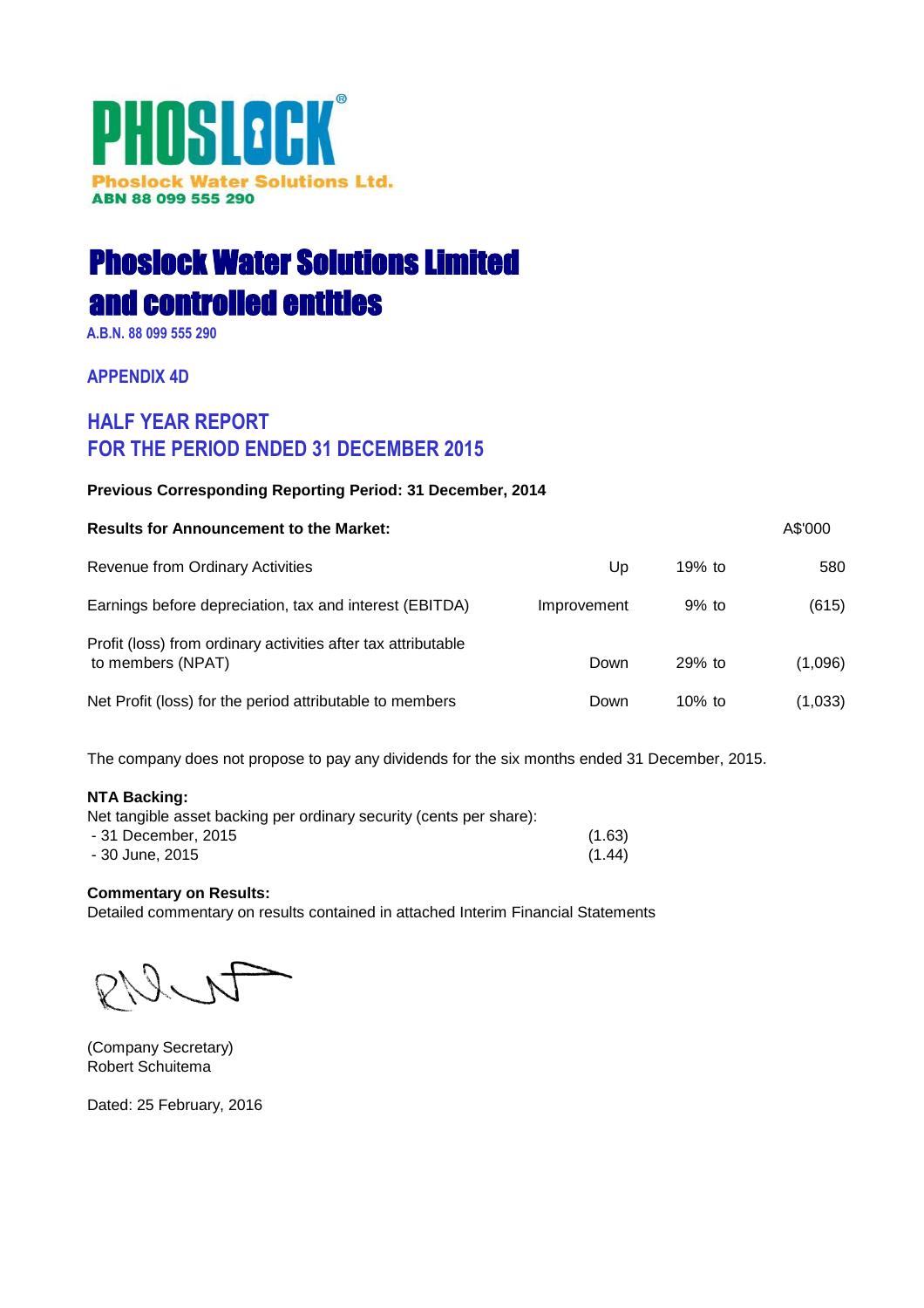

## **Phoslock Water Solutions Limited and Controlled Entities A.B.N. 88 099 555 290 INTERIM FINANCIAL REPORT FOR THE HALF YEAR ENDED 31 DECEMBER 2015**

**I N D E X**

| Director's Report                                          | 3              |
|------------------------------------------------------------|----------------|
| <b>Auditors Independence Declaration</b>                   | 5              |
| Statement of Profit or Loss and Other Comprehensive Income | 6              |
| Statement of Financial Position                            | $\overline{7}$ |
| Statement of Changes in Equity                             | 8              |
| <b>Statement of Cash Flows</b>                             | 9              |
| Notes to the Financial Statements                          | 10             |
| Director's Declaration                                     | 15             |
| <b>Independent Auditors Review Report</b>                  | 16             |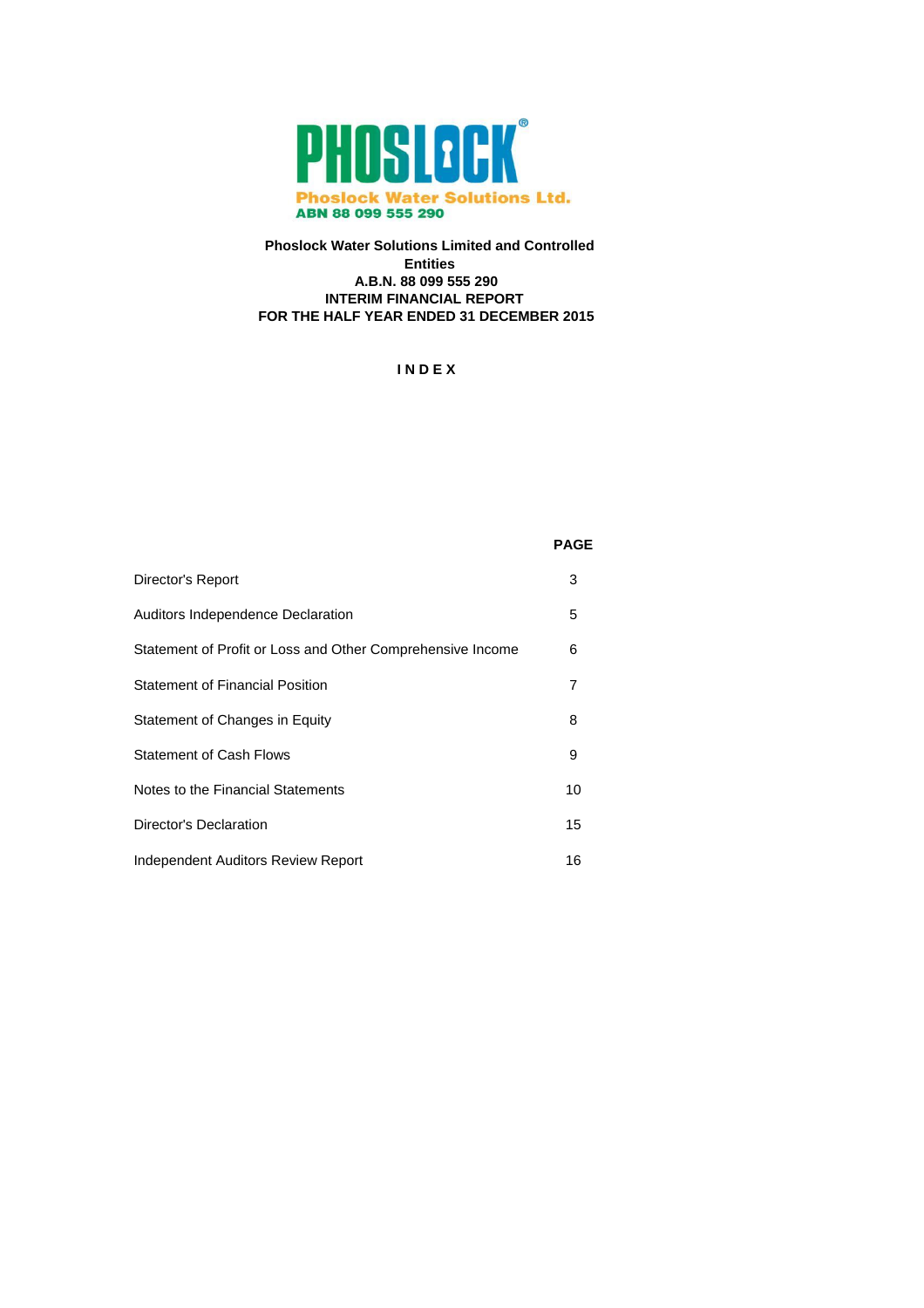**Interim Financial Report Phoslock Water Solutions Limited and Controlled Entities A.B.N. 88 099 555 290**

#### **DIRECTOR'S REPORT**

Your directors present their report on the Company and its controlled entities ("the Group") for the half year ended 31 December 2015.

#### **Directors**

The names of directors in office at anytime during the year or since the end of the half year are:

Mr Laurence Freedman AM Mr Robert Schuitema

The Hon. Pam Allan

#### **Review of Operations**

\* Receipts for the 6 months totalled \$1,254,705 – up 126% Half Year on Half Year (HOH)

- \* EBITDA of (\$615,465) improvement 9% HOH
- \* Forecast sales for January-June 2016 of \$1.6 million
- \* Strong and growing project pipeline

Revenues recorded for the period of \$580,121 represent a 19% increase over the corresponding six month period. Additional sales revenue of \$289,830 was received before 31 December, 2015, however this was not recognised as revenue as goods relating to this sale were not dispatched to the customer before 31 December, 2015. This revenue will be included in the second half of FY15-16. The highlight for the period was the awarding of a \$10 million contract in Brazil to clean up Pampulha lake. Phoslock's share of this work is estimated at \$4-5 million and will be spread over 2016 and 2017. The first application is scheduled for April-May 2016.

The major sales regions for the six months to 31 December, 2015 were Latin America, North America and Australia. The Company received an Australian Government Grant for ongoing research and development. Sales revenue for the second half of FY2015-16 is forecast to be in significantly higher than the first half with 7 projects valued at over \$1.6 million scheduled to be completed before 30 June, 2016.

The loss for the 6 months of the consolidated entity after providing for non-controlling interests amounted to \$1,109,754 (2014: (\$909,526). Earnings before depreciation, amortisation, tax and interest (EBITDA) for the 6 months was (\$615,465) (HY2014: \$675,328) an improvement of 9% from 2014. Finance costs were \$467,144 less a benefit of \$121,976, making a net charge of \$345,168 , remain very high (HY2014: \$220,185). The bulk of this costs relates the the \$2.05 million Convertible Notes and \$1 million Convertible Security issued to The Australian Special Opportunity Fund (ASOF). The Convertible Notes mature in June 2016 and its is hoped that the conversion conditions will be met. The Convertible Security is repaid in monthly instalments with the final repayment due on 30 June 2016. As at 31 December, 2015 the Convertible Notes and Convertible Security totalled \$2,476,307.

Operating expenses (excluding depreciation, financing and options costs) for the 6 months increased by 0.3% to \$952,295 (HY2014:\$949,132). The 2014 operating expenses were a 16% reduction from the 2013 operating expenses. The Company continues to expense all costs associated with bringing its pipeline projects to completion in the period that they are incurred. This includes technical, external consultants and travel & marketing expenses.

The Company has lodged a subsequent patent application to protect the core Phoslock technology, which is in an advanced stage of being granted in approx 50 countries, with the intention of extending the core Phoslock technology until 2033. During the first six months of FY2015-16, the Company spent \$66,000 on its patent portfoilio, the majority of these costs related to the new patent. The review and approval of the new patent in approx. 50 countries is proceeding in accordance with the Company's and patent lawyers' timetable.

Notwithstanding the Group's operating loss, cashflows for the six months were very strong with cash receipts totalling \$1,254,705 (HY2014: \$553,804). Net Cashflows from Operating Activities was (\$74,445) (HY2014: (\$431,147). During the six months to 31 December, 2015 the Group raised \$152,000 of new equity and a further \$340,000 in January, 2016. The bulk of this came from a placement to a Chinese strategic partner and purchase of the collateral shares issued to ASOF.

Although the Company recorded a loss for the latest 6 months, the Company believes that the outlook for the business remains positive. A number of projects scheduled for application in the first half of FY15-16 were delayed into the second half of FY15-16 including the large Brazilian contract. Reasons for the delays were finalisation of approvals; or finalisation of funding arrangements; as well as the need to complete other work (such as sewage system upgrades and dredging) prior to commencing the application of Phoslock. The Company is forecast a significant improvement in sales in the second half of FY2015-16. The Company's best estimate of sales revenue for the second half of FY2015-16 at the date of this report is \$1.6m based on orders and scheduled deliveries.

Sales from the European/UK region were lower than the previous period however Phoslock Europe has a strong pipeline of 17 projects, with several of the projects scheduled for application in the first half of 2016. To date, Phoslock Europe has completed over 50 lake projects since early 2007. The Company has an excellent relationship with our European partner, Bentophos GmbH.

Solid progress was made during the year in the development of the Phoslock business in North America, in both the United States and Canada. Our US licensee, SePRO Corporation, has dedicated significant resources to develop Phoslock in the United States since taking over the license in 2011. It has developed several niche markets, one of which is growing strongly and has the potential to be a major market for Phoslock. The Company also undertook several projects in Canada in 2015 and several projects are scheduled to take place in the first half of 2016.

In January, 2016 the Group opened a China subsidiary and sales office in Shanghai and employed two Australian Chinese executives to run the office. The key objective is to partner with large environmental companies who have already secured large environmental projects from Chinese provincal governments or the central government and provide specialist services to improve the water quality in lakes, reservoirs, rivers and canals. Initial meetings with a number of large environmental companies have been positive.

The Company continues to expend significant resources on large projects in Asia, South America, Canada and Europe. The potential size of all of these projects is material in both volume and product and monetary value. Over the last 12 months, progress has been made on all 12 of the large projects (defined as sales revenue from \$1 million to \$100 million). The highlight has been the awarding of the \$10 million Pampulha lake treatment to a consortium headed by Phoslock's Brazilian licensee. Work is currently underway with product being shipped to Brazil for the first application in April-May 2016. It is planned that the project will consist of 4 or 5 applications, with several months between each application.

The Company and its licensees are currently working on 48 separate projects (including the 12 large projects) - 17 in Europe/UK; 21 in North & South America; 5 in Asia; and 5 in Australia. The sales pipeline is regularly reviewed by management and the board and only projects with a high likelihood of being undertaken are included in the sales pipeline. The Company's sales pipeline currently includes 21 projects for which the Company believes decisions are expected between now and the end of the year. In several of these projects, a decision to fund the application has already been made and the Company or its licensee is only waiting on the relevant permit to apply from the environmental regulator. The 21 projects involve a total of approx 2,100 tons and have a sales value of in excess of \$7 million.

The manufacturing facility in Sichuan, China, is operating at its current capacity, making Phoslock for current and near term orders.

The key to the Group's growth and development is increasing sales by converting its extensive pipeline into sales. The Company is very optimistic about 2016 and and beyond, as Phoslock is used on an increasing number of projects globally.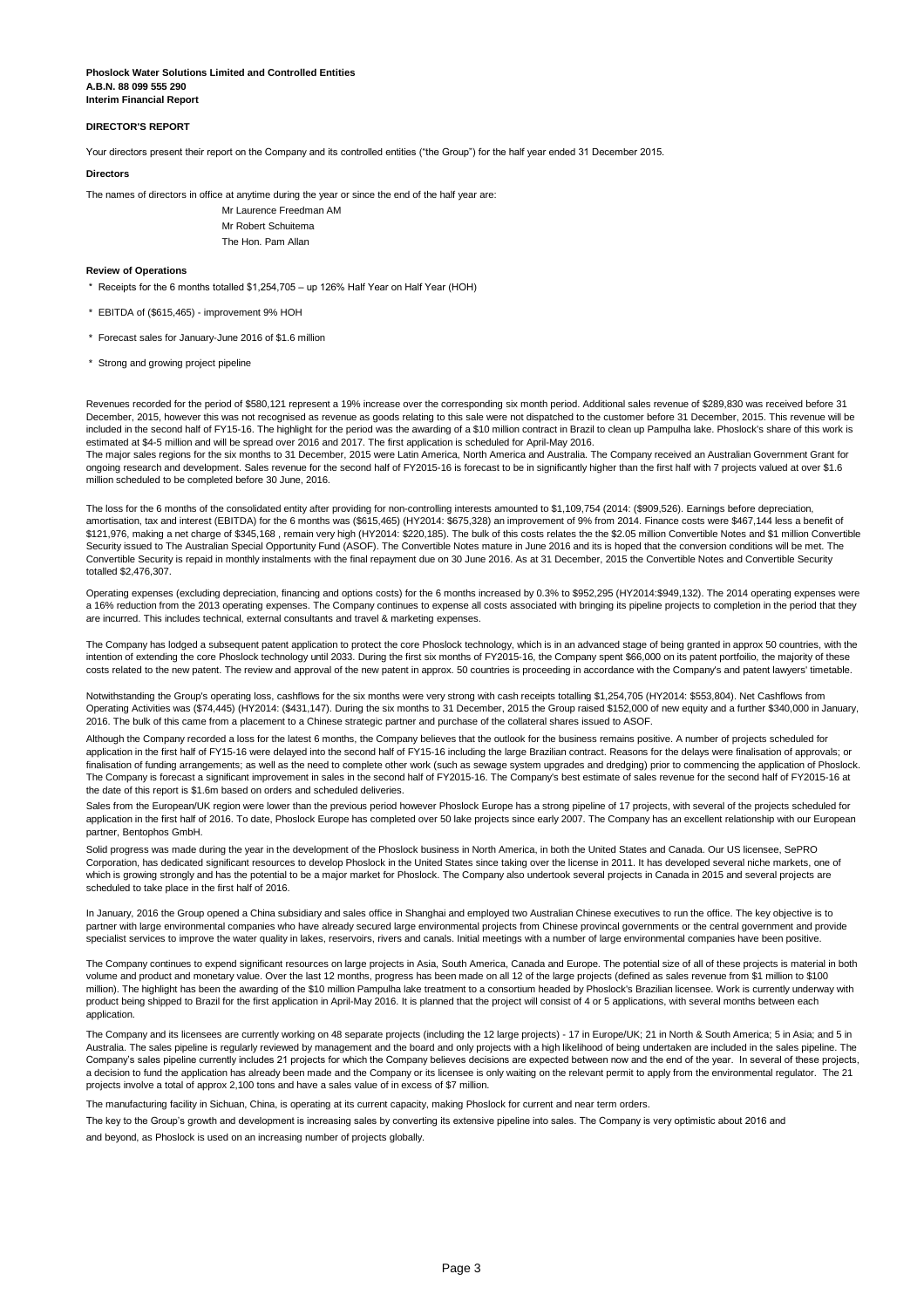**Interim Financial Report Phoslock Water Solutions Limited and Controlled Entities A.B.N. 88 099 555 290**

**DIRECTOR'S REPORT (continued)**

### **Auditor's Independence Declaration**

A copy of the auditor's independence declaration in accordance with Section 307C of the *Corporations Act 2001* , for the half year ended 31 December 2015 has been received and can be found on page 5.

Signed in accordance with a resolution of the Board of Directors of Phoslock Water Solutions Limited and Controlled Entities.

RICT

Mr Robert Schuitema Managing Director

Dated at Sydney, 25 February 2016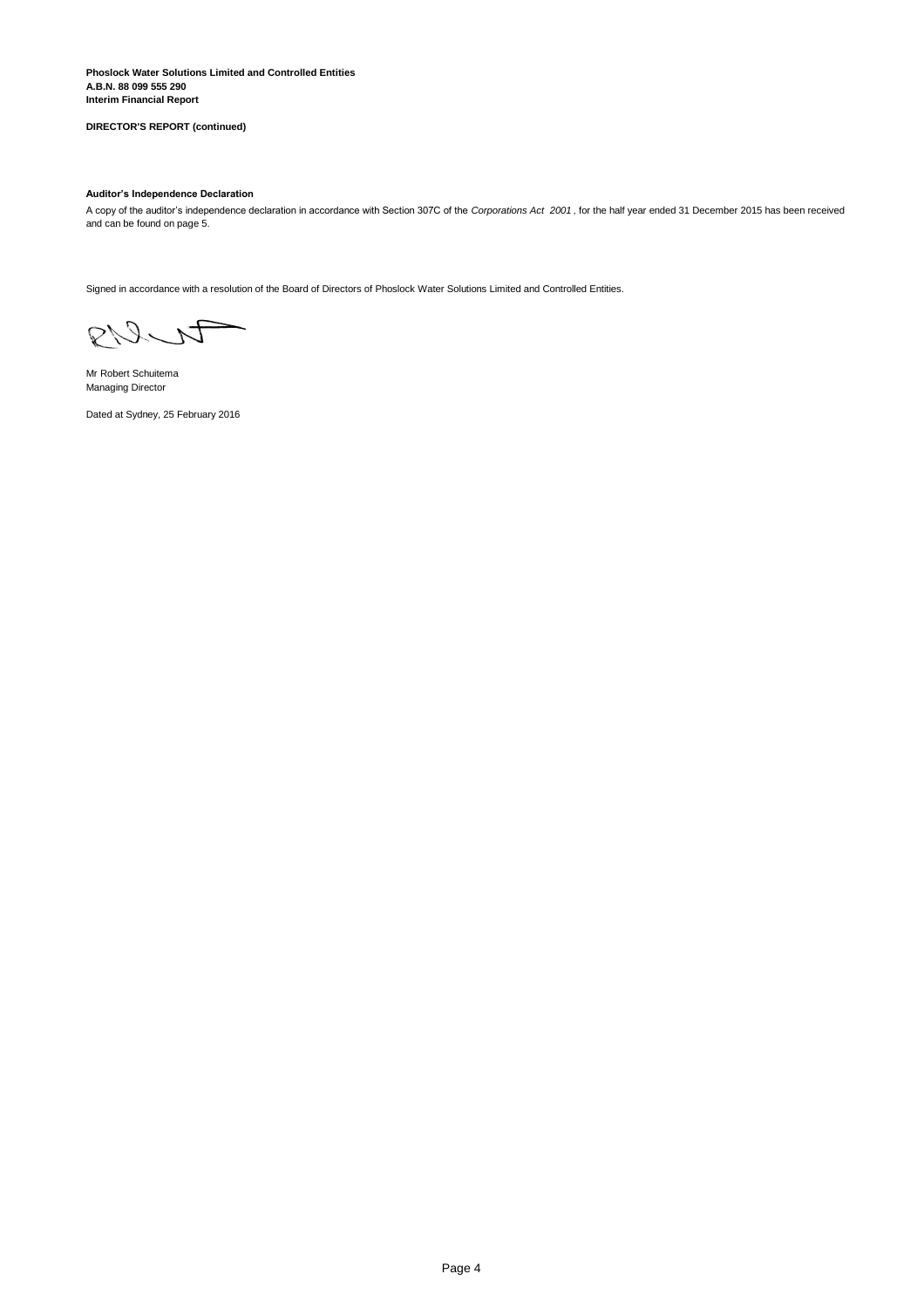W. W. Vick & Co. **Chartered Accountants** ABN 14 568 923 714



## **Auditor's Independence Declaration under Section 307C of the Corporations Act 2001**

## **To the directors of Phoslock Water Solutions Limited and Controlled Entities**

I declare that, to the best of my knowledge and belief, in relation to the review of the half year ended 31 December 2015, there have been:

- (i) no contraventions of the auditor independence requirements as set out in the Corporations Act 2001 in relation to the review; and
- (ii) no contraventions of any applicable code of professional conduct in relation to the review.

5th Floor **W W Vick & Co** Sydney NSW 2000

379-383 Pitt Street Chartered Accountants

nos ………………………………………….

Dated: 25 February 2016 **Phillip Jones - Partner** 

Fayworth House, Suite 503, 5<sup>th</sup> Floor, 379-383 Pitt Street, Sydney, NSW 2000 PO Box 20037, World Square, NSW 2002 Phone: 02 9266 0881 Fax: 02 9266 0886



Liability limited by scheme approved<br>under Professional Standards Legislation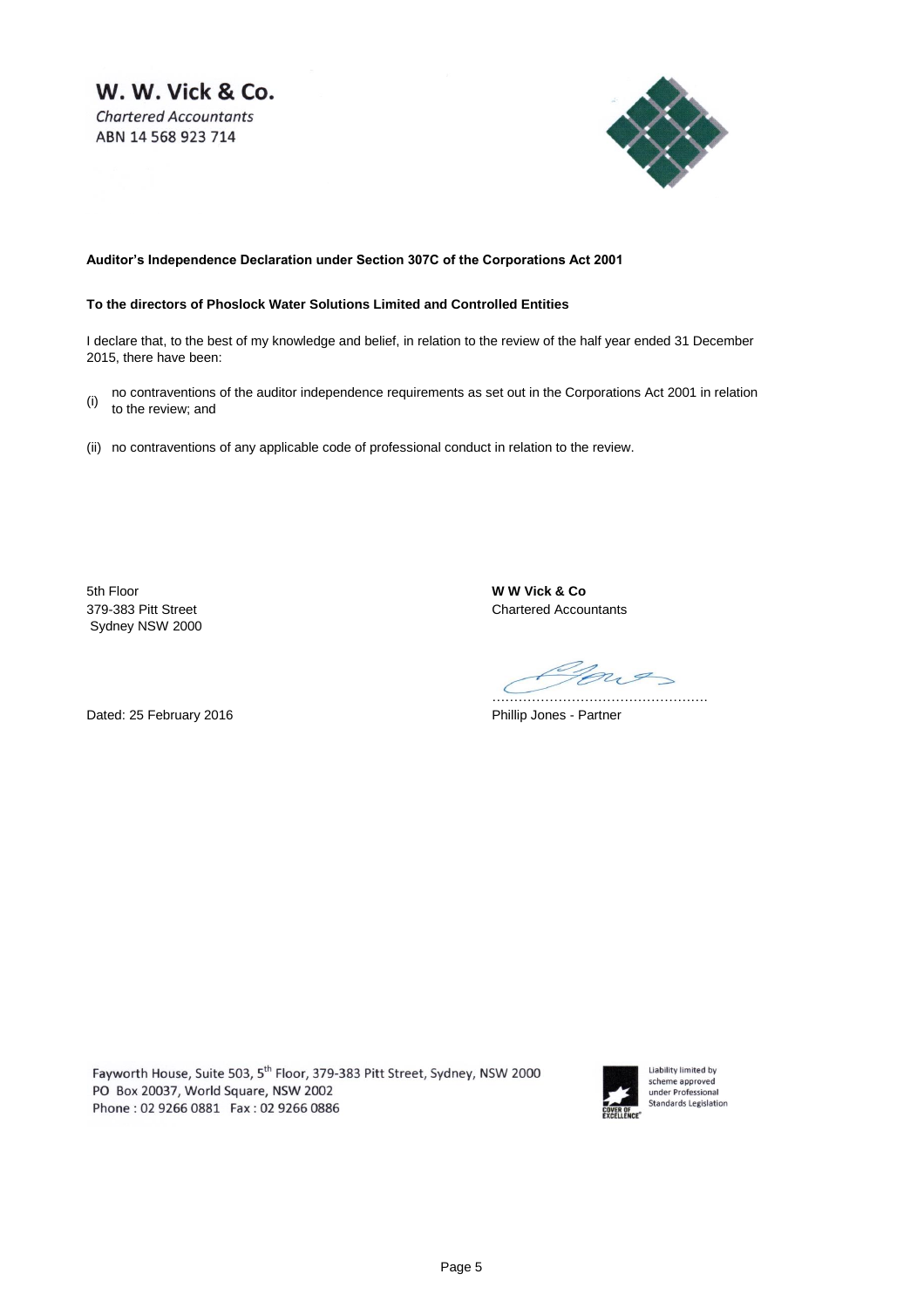## **Phoslock Water Solutions Limited and Controlled Entities A.B.N. 88 099 555 290 INTERIM FINANCIAL REPORT**

## **CONSOLIDATED STATEMENT OF PROFIT OR LOSS AND OTHER COMPREHENSIVE INCOME FOR THE HALF YEAR ENDED 31 DECEMBER 2015**

|                                                                                            |             | <b>Half Year Ended</b> | <b>Half Year Ended</b> |
|--------------------------------------------------------------------------------------------|-------------|------------------------|------------------------|
|                                                                                            | <b>NOTE</b> | 31.12.2015<br>\$       | 31.12.2014<br>\$       |
| Revenue                                                                                    | 2           | 580,121                | 488,704                |
| Cost of sales                                                                              |             | (240, 974)             | (167,935)              |
| Gross profit                                                                               |             | 339,147                | 320,769                |
| Other income                                                                               | 2           | 122,464                |                        |
| Distribution expenses                                                                      |             | (15, 711)              | (14, 400)              |
| Marketing expenses                                                                         |             | (106, 084)             | (74, 105)              |
| Occupancy expenses                                                                         |             | (49,690)               | (51, 416)              |
| Administrative expenses                                                                    |             | (279, 104)             | (202, 570)             |
| Employee benefit expenses                                                                  |             | (501, 706)             | (448, 413)             |
| Depreciation and amortisation                                                              |             | (32, 334)              | (15, 591)              |
| Finance costs                                                                              |             | (467, 144)             | (220, 185)             |
| Winding-up expenses                                                                        |             |                        | (158, 228)             |
| Foreign exchange losses                                                                    |             | (94, 587)              | (2,030)                |
| Options expenses                                                                           |             | (25,005)               | (43, 357)              |
| <b>LOSS BEFORE INCOME TAX</b>                                                              | 3           | (1, 109, 754)          | (909, 526)             |
| Income tax expense/ (revenue)                                                              |             |                        |                        |
| <b>LOSS FOR THE PERIOD</b>                                                                 | 3           | (1, 109, 754)          | (909, 526)             |
| <b>OTHER COMPREHENSIVE INCOME</b>                                                          |             |                        |                        |
| Items that will be reclassified subsequently to profit or<br>loss when conditions are met: |             |                        |                        |
| Exchange differences arising on translation of foreign<br>controlled entities              |             | 76,523                 | (29, 870)              |
| TOTAL COMPREHENSIVE LOSS FOR THE PERIOD                                                    |             | (1,033,231)            | (939, 396)             |
| Profit (Loss) for the period attributable to:                                              |             |                        |                        |
| - Owners of parent entity                                                                  |             | (1,095,904)            | (849, 469)             |
| - non-controlling interest                                                                 |             | (13, 850)              | (60, 057)              |
| Total loss for the period                                                                  |             | (1, 109, 754)          | (909,526)              |
| Total comprehensive loss for the period attributable to:                                   |             |                        |                        |
| - Owners of parent entity                                                                  |             | (1,033,231)            | (939, 396)             |
| - non-controlling interest                                                                 |             |                        |                        |
| Total comprehensive loss for the period                                                    |             | (1,033,231)            | (939,396)              |
| Earnings per share                                                                         |             |                        |                        |
| Basic earnings per share (cents per share)                                                 |             | (0.43)                 | (0.40)                 |
| Diluted earnings per share (cents per share)                                               |             | (0.43)                 | (0.40)                 |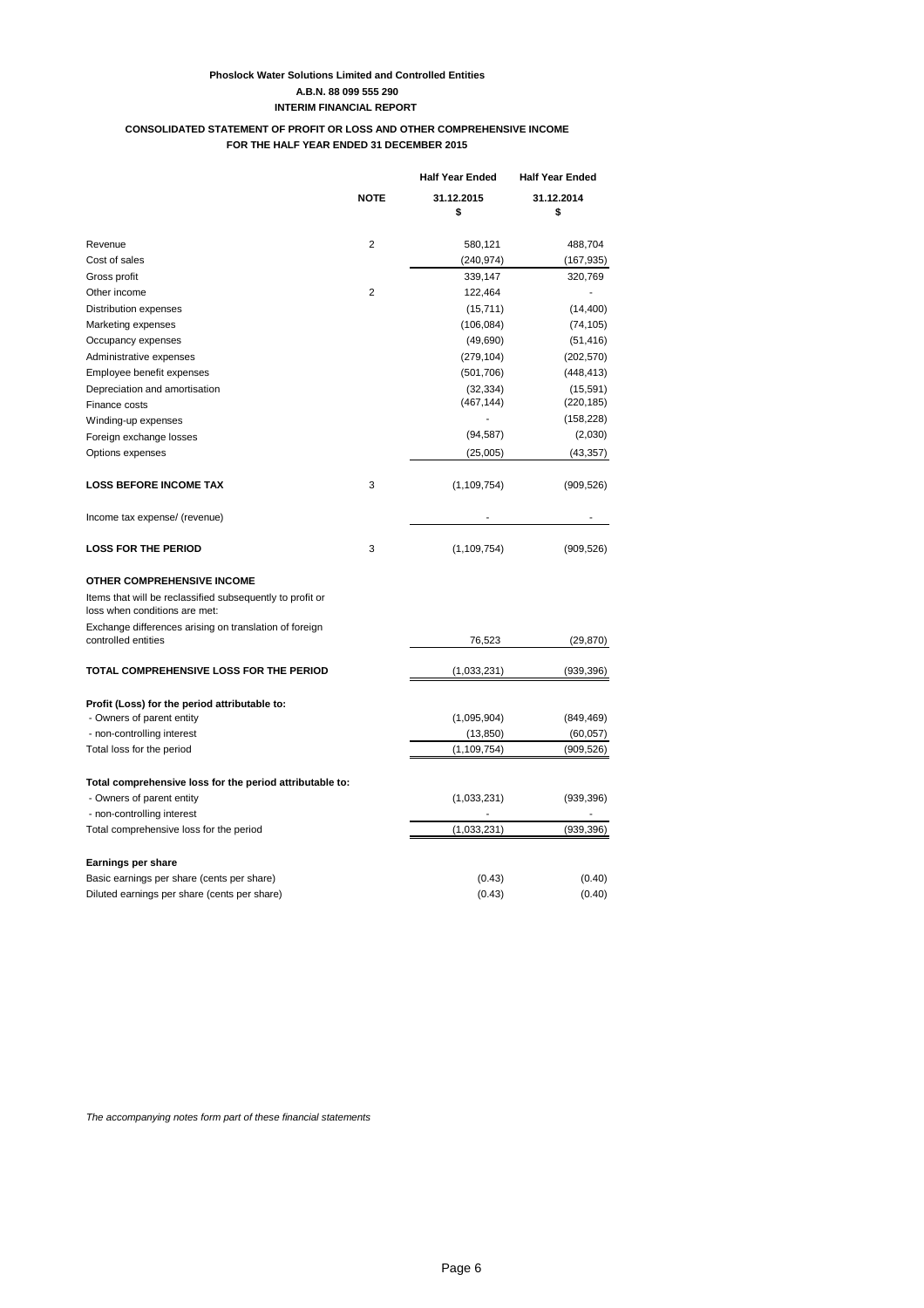## **Phoslock Water Solutions Limited and Controlled Entities A.B.N. 88 099 555 290 CONSOLIDATED STATEMENT OF FINANCIAL POSITION INTERIM FINANCIAL REPORT**

## **AS AT 31 DECEMBER 2015**

|                                 | <b>NOTE</b> | 31.12.2015<br>\$ | 30.06.2015<br>\$ |
|---------------------------------|-------------|------------------|------------------|
| <b>CURRENT ASSETS</b>           |             |                  |                  |
| Cash and cash equivalents       |             | 203,404          | 132,367          |
| Trade and other receivables     |             | 235,415          | 622,559          |
| Inventories                     |             | 19,984           | 140,538          |
| Other assets                    |             | 77,870           | 63,150           |
| <b>TOTAL CURRENT ASSETS</b>     |             | 536,673          | 958,614          |
| <b>NON-CURRENT ASSETS</b>       |             |                  |                  |
| Plant and equipment             |             | 75,171           | 106,635          |
| Intangible assets               |             |                  |                  |
| <b>TOTAL NON-CURRENT ASSETS</b> |             | 75,171           | 106,635          |
| <b>TOTAL ASSETS</b>             |             | 611,844          | 1,065,249        |
|                                 |             |                  |                  |
| <b>CURRENT LIABILITIES</b>      |             |                  |                  |
| Trade and other payables        |             | 481,690          | 507,540          |
| <b>Other Liability</b>          | 2           | 289,830          |                  |
| <b>Financial liabilities</b>    | 4           | 3,669,292        | 3,595,811        |
| Derivative liabilities          | 5           | 26,833           | 227,897          |
| Short term provisions           |             | 351,504          | 323,182          |
| TOTAL CURRENT LIABILITIES       |             | 4,819,149        | 4,654,430        |
| <b>NON-CURRENT LIABILITIES</b>  |             |                  |                  |
| Long term provisions            |             | 25,135           | 32,954           |
| TOTAL NON-CURRENT LIABILITIES   |             | 25,135           | 32,954           |
| TOTAL LIABILITIES               |             | 4,844,284        | 4,687,384        |
| <b>NET ASSETS/(LIABILITIES)</b> |             | (4,232,440)      | (3,622,135)      |
| <b>EQUITY</b>                   |             |                  |                  |
| <b>Issued capital</b>           | 8           | 32,510,192       | 32,112,271       |
| Reserves                        |             | 123,406          | 164,378          |
| <b>Accumulated losses</b>       |             | (36,613,588)     | (35,660,184)     |
| Owners interest                 |             | (3,979,990)      | (3,383,535)      |
| Non-controlling interest        |             | (252, 450)       | (238, 600)       |
| <b>TOTAL EQUITY</b>             |             | (4,232,440)      | (3,622,135)      |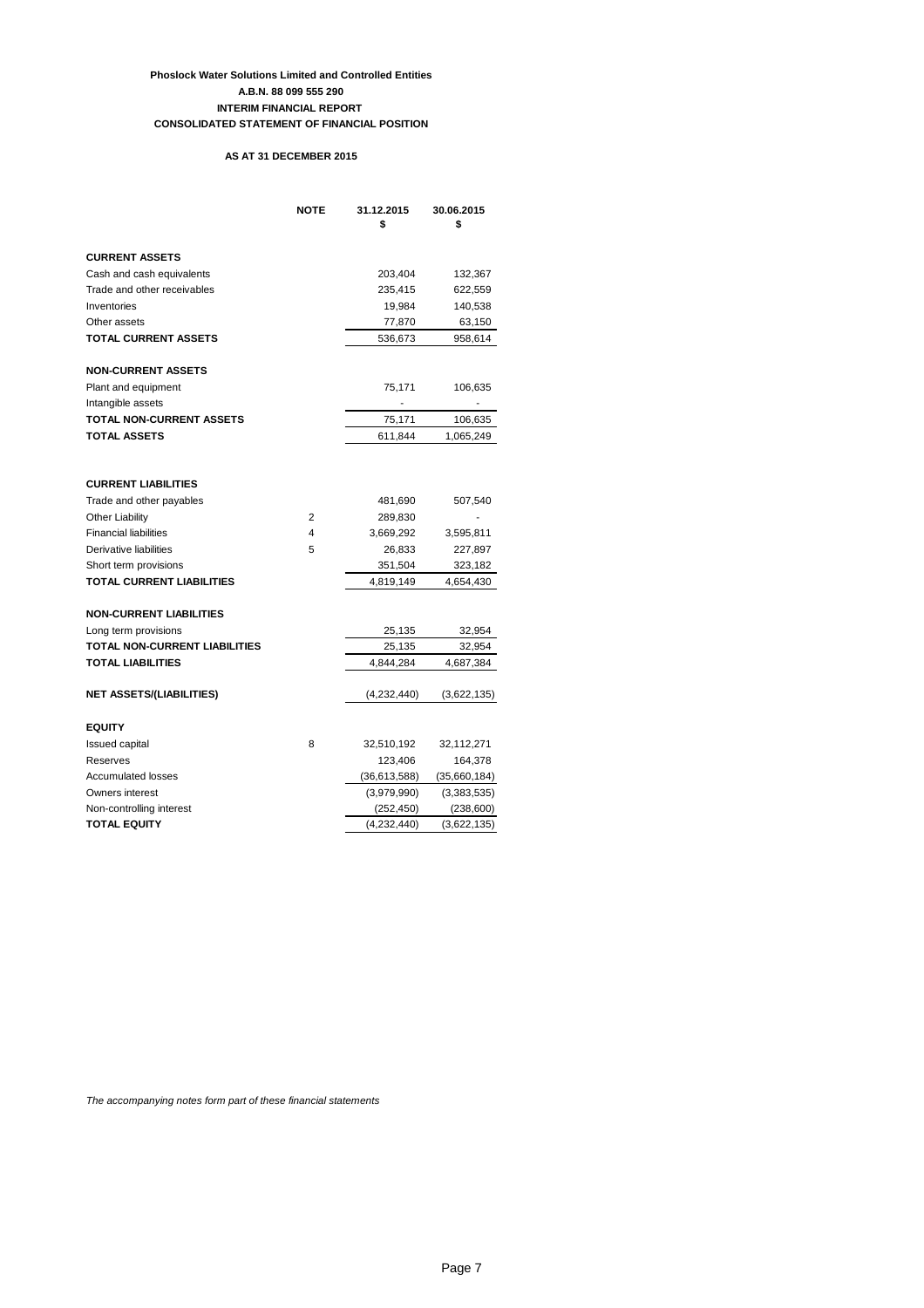## **Phoslock Water Solutions Limited and Controlled Entities FOR THE HALF YEAR ENDED 31 DECEMBER 2015 CONSOLIDATED STATEMENT OF CHANGES IN EQUITY A.B.N. 88 099 555 290 INTERIM FINANCIAL REPORT**

|                                                                                         | Note Issued capital<br>\$          | Option<br>Reserve<br>\$ | Foreign<br>currency<br>translation<br>reserves<br>\$ | Non-<br>controlling<br>interest<br>\$ | Accumulated<br>losses<br>\$ | Total<br>\$      |
|-----------------------------------------------------------------------------------------|------------------------------------|-------------------------|------------------------------------------------------|---------------------------------------|-----------------------------|------------------|
| <b>Balance at 1 July 2014</b>                                                           | 31,731,715                         | 115,325                 | 490,594                                              | (305, 364)                            | (34, 253, 628)              | (2,221,358)      |
| Total comprehensive income/(loss) for the period                                        |                                    |                         |                                                      |                                       |                             |                  |
| Loss for the period                                                                     |                                    |                         | ÷                                                    | (60, 057)                             | (849, 469)                  | (909, 526)       |
| Other comprehensive income/(loss)                                                       | $\sim$                             |                         | (13, 592)                                            | (16, 278)                             |                             | (29, 870)        |
| Total comprehensive income/(loss) for the period                                        |                                    | $\sim$                  | (13, 592)                                            | (76, 335)                             | (849, 469)                  | (939, 396)       |
| Transactions with owners in their capacity as owners                                    |                                    |                         |                                                      |                                       |                             |                  |
| Treasury shares sold<br>Share-based payment                                             | 80,000<br>$\overline{\phantom{a}}$ | 43,357                  |                                                      | $\overline{\phantom{a}}$              |                             | 80,000<br>43,357 |
| Total transactions with owners in their capacity as owners                              | 80,000                             | 43,357                  |                                                      |                                       |                             | 123,357          |
| <b>Balance at 31 December 2014</b>                                                      | 31,811,715                         | 158,682                 | 477,002                                              | (381, 699)                            | (35, 103, 097)              | (3,037,397)      |
|                                                                                         |                                    |                         |                                                      |                                       |                             |                  |
| <b>Balance at 1 July 2015</b>                                                           | 32,112,271                         | 74,408                  | 89,970                                               | (238,600)                             | (35,660,184)                | (3,622,135)      |
| Total comprehensive income/(loss) for the period                                        |                                    |                         |                                                      |                                       |                             |                  |
| Loss for the period                                                                     |                                    |                         | $\blacksquare$                                       | (13, 850)                             | (1,095,904)                 | (1, 109, 754)    |
| Writeback of Reserves                                                                   |                                    |                         | (142, 500)                                           |                                       | 142,500                     |                  |
| Other comprehensive income                                                              |                                    |                         | 76,523                                               |                                       |                             | 76,523           |
| Total comprehensive income/(loss) for the period                                        |                                    | $\sim$                  | (65, 977)                                            | (13, 850)                             | (953, 404)                  | (1,033,231)      |
| Transactions with owners in their capacity as owners<br>Shares issued during the period | 397,921                            |                         |                                                      |                                       |                             | 397,921          |
| Share-based payment                                                                     | ÷,                                 | 25,005                  |                                                      |                                       |                             | 25,005           |
| <b>Transaction costs</b>                                                                |                                    |                         |                                                      |                                       |                             | $\blacksquare$   |
| Total transactions with owners in their capacity as owners                              | 397,921                            | 25,005                  |                                                      |                                       |                             | 422,926          |
| <b>Balance at 31 December 2015</b>                                                      | 32,510,192                         | 99,413                  | 23,993                                               | (252, 450)                            | (36,613,588)                | (4,232,440)      |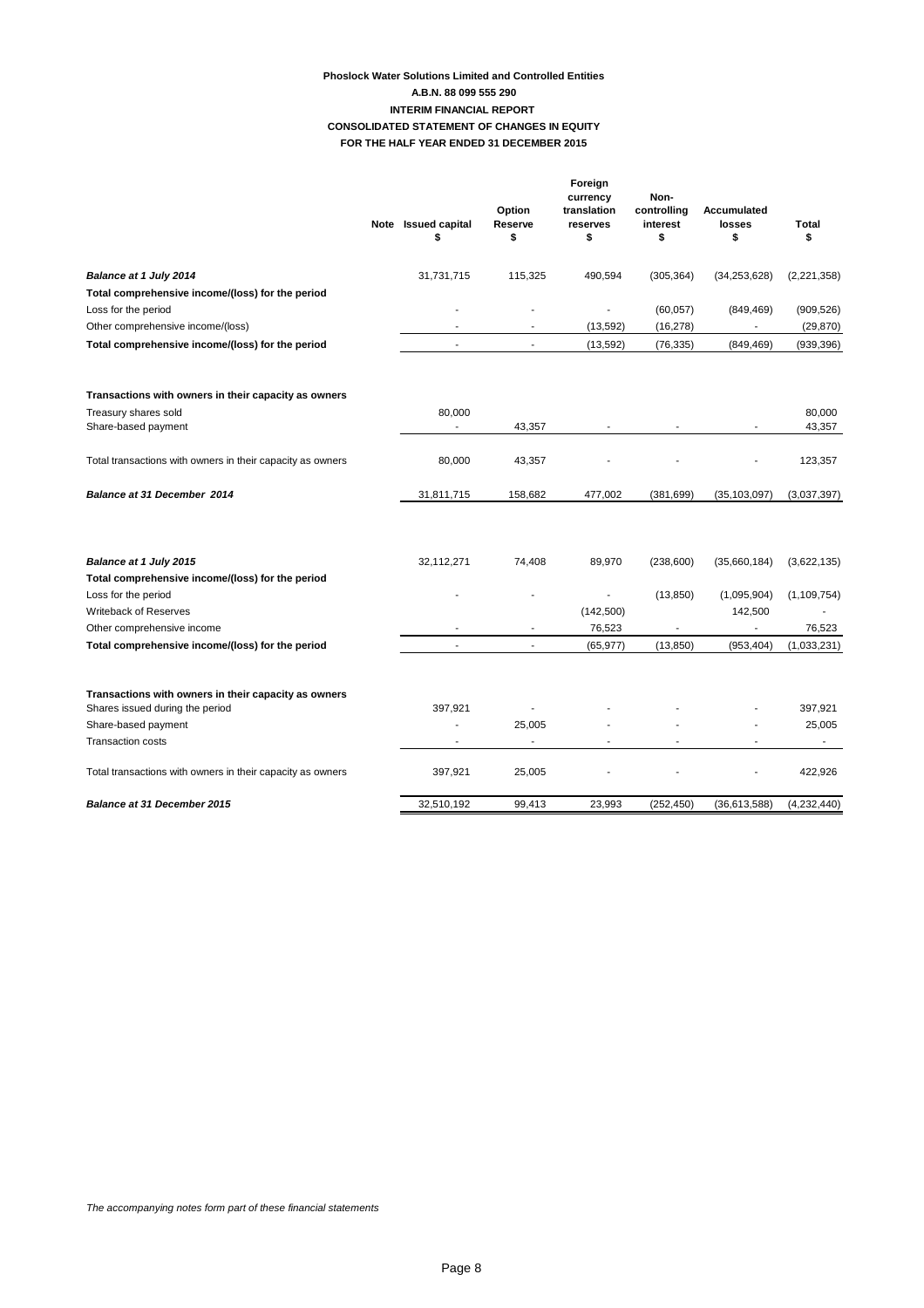## **Phoslock Water Solutions Limited and Controlled Entities CONSOLIDATED STATEMENT OF CASH FLOWS FOR THE HALF YEAR ENDED 31 DECEMBER 2015 A.B.N. 88 099 555 290 INTERIM FINANCIAL REPORT**

|                                                                 |             | <b>Half Year Ended</b> | <b>Half Year Ended</b> |
|-----------------------------------------------------------------|-------------|------------------------|------------------------|
|                                                                 | <b>NOTE</b> | 31.12.2015             | 31.12.2014             |
|                                                                 |             | \$                     | \$                     |
| <b>CASH FLOWS FROM OPERATING ACTIVITIES</b>                     |             |                        |                        |
| Receipts from customers and government grants                   |             | 1,254,705              | 553,804                |
| Payments to suppliers and employees                             |             | (1,306,618)            | (875, 952)             |
| Interest received                                               |             | 997                    | 1,578                  |
| Finance costs                                                   |             | (23, 529)              | (110, 577)             |
| <b>NET CASH FROM / (USED IN) OPERATING ACTIVITIES</b>           |             | (74, 445)              | (431, 147)             |
| CASH FLOWS FROM / (USED IN) INVESTING ACTIVITIES                |             |                        |                        |
| Purchase of property, plant and equipment                       |             | (866)                  |                        |
| <b>NET CASH FROM / (USED IN) INVESTING ACTIVITIES</b>           |             | (866)                  |                        |
| CASH FLOWS FROM / (USED IN) FINANCING ACTIVITIES                |             |                        |                        |
| Proceeds from share issue                                       |             | 152,000                | 80,000                 |
| Repayment of borrowings                                         |             | (466, 425)             |                        |
| Proceeds from borrowings                                        |             | 461,424                | 240,000                |
| <b>NET CASH FROM / (USED IN) FINANCING ACTIVITIES</b>           |             | 146,999                | 320,000                |
| Net increase/(decrease) in cash and cash equivalents held       |             | 71,688                 | (111, 147)             |
| Cash and cash equivalents at the beginning of the period        |             | 132,367                | 248,490                |
| Effect of exchange rates on cash holdings in foreign currencies |             | (651)                  | 13,206                 |
| CASH AND CASH EQUIVALENTS AT THE END OF THE PERIOD              |             | 203,404                | 150,549                |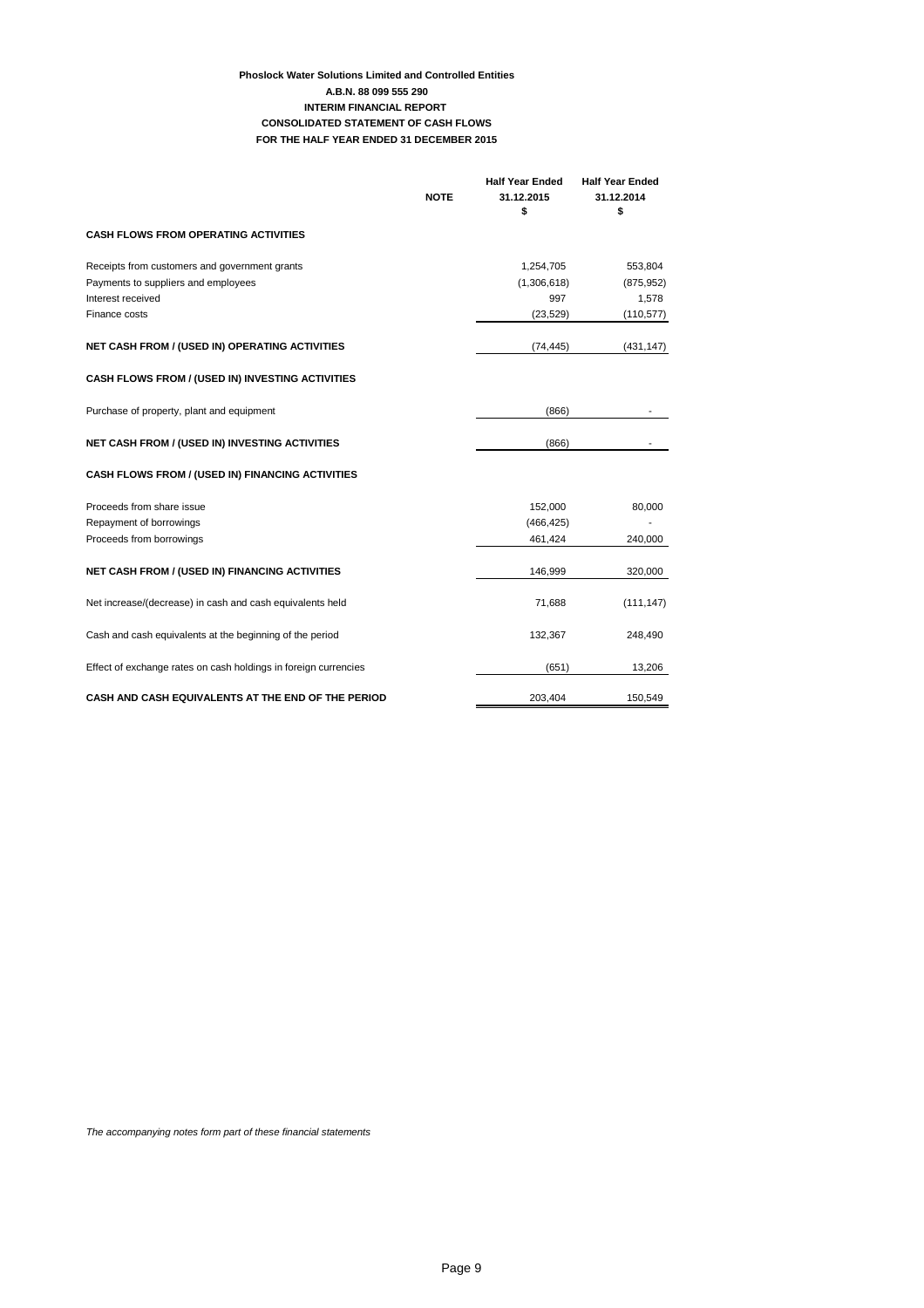## **NOTE 1 BASIS OF PREPARATION**

## **New Accounting Standards and Interpretation**

#### **NOTE 1 (a) Material Uncertainty Regarding Going Concern**

#### **Financial Instruments**

| <b>NOTE 2 REVENUE</b>   | 31.12.2015<br>\$ | 31.12.2014<br>\$ |
|-------------------------|------------------|------------------|
| <b>Sales Revenue</b>    |                  |                  |
| - sale of goods         | 414,765          | 251,223          |
| - provision of services | 301              | $\blacksquare$   |
|                         | 415,066          | 251,223          |
| Other Pevenue           |                  |                  |

| --------------      |     |       |
|---------------------|-----|-------|
| - interest received | 993 | 1.578 |

| - export development/r&d grants | 164.062 | 235,903 |
|---------------------------------|---------|---------|
|                                 | 165.055 | 237,481 |
|                                 |         |         |
| <b>Total Revenue</b>            | 580,121 | 488.704 |
|                                 |         |         |

Amounts received in advance from Customers 289,830 - 289,830 - 289,830 - 289,830 - 289,830 - 289,830 - 289,830

### **NOTES TO THE CONSOLIDATED FINANCIAL STATEMENTS FOR THE HALF YEAR ENDED 31 DECEMBER 2015**

An additional \$289,830 was received from customers which has been recorded as other Laibility as the goods had not been delivered by the end of the period. This Revenue will be recorded as Sales Revenue in the second half of FY2015-16.

#### **Other Income**

| - Other income                                                                   | 488     | $\overline{\phantom{a}}$ |
|----------------------------------------------------------------------------------|---------|--------------------------|
| - Fair value gain on derivative liability (relates to ASOF Convertible Security) | 121.976 | $\blacksquare$           |
| Total other income                                                               | 122.464 | -                        |
|                                                                                  |         |                          |
| Total Revenue & Other Income                                                     | 702.585 | 488.704                  |

These general purpose financial statements for the interim half-year reporting period ended 31 December 2015 have been prepared in accordance with requirements of the *Corporations Act 2001* and Australian Accounting Standards *AASB 134: Interim Financial Reporting* . The Group is a for-profit entity for financial reporting purposes under the Australian Accounting Standards.

## **Phoslock Water Solutions Limited and Controlled Entities A.B.N. 88 099 555 290 INTERIM FINANCIAL REPORT**

The same accounting policies and methods of computation have been followed in this interim financial report as were applied in the most recent annual financial statements.

This interim financial report is intended to provide users with an update on the latest annual financial statements of Phoslock Water Solutions Ltd and its controlled entities (the Group). As such, it does not contain information that represents relatively insignificant changes occurring during the half-year within the Group. It is therefore recommended that this financial report be read in conjunction with the annual financial statements of the Group for the year ended 30 June 2015, together with any public announcements made during the half-year.

The Group has considered the implications of new or Amended Accounting Standards but determined that the applications to the financial statements is either not relevant or material.

The financial statements have been prepared on the going concern basis, which contemplates continuity of normal business activities and the realisation of assets and settlement of liabilities in the ordinary course of business.

The Group has net current liabilities of \$4,282,476 (30 June 2015: net current liabilities of \$3,695,816) and recorded an operating loss after income tax of \$1,109,754 (31 December 2014: \$909,526) for the half year then ended. The net current liability includes the convertible notes and accrued interest of \$2,344,928 payable to Link Traders (Aust) Pty Ltd, the Group's major shareholder and a company controlled by the Group's Non-executive Chairman and Sail Ahead Pty Ltd, an entity controlled by the Group's Managing Director. The convertible notes have a maturity date of 30 June 2016. The Group has Accumulated Loss of \$36,613,588 (June 2015: \$35,660,184) and a net asset deficiency of \$4,232,440 (30 June 2015: \$3,622,135). At the reporting date the group had cash reservres of \$203,404 (30 June 2015: \$132,367).

The continuing viability of the Group and its ability to continue on a going concern basis and meet its debts and commitments as they fall due is dependent upon the Group converting significant pipeline projects (worth \$1 million or more) into actual sales annually and if required, securing additional funding in the form of equity or convertible equity. In the event that the Group is unable to convert significant pipeline projects into sales receipts and/or is unable to raise additional funds if required, there exists a material uncertainty that may cast doubt on the Group's ability to continue as a going concern and therefore realise its assets or extinguish its liabilities in the ordinary course of business.

#### The Directors believe it is appropriate to prepare these accounts on a going concern basis because:

• The company has prepared a cash flow forecasts for the 13 month period ending 31 March 2017 which the directors consider that the cash flow forecasts indicate that the Group will have sufficient cash flows to meet all commitments for the 13 month period from the date of signing this half year financial report.

• The Group has a number of project pipelines active around the world, particluarly in the emerging markets of Asia and South America. The potential size of both these markets is material in product volume and monetary value. The company and its respective local licensees are currently working on 48 separate projects(including the 12 large projects; projects with a value > A\$1 million) - 17 in Europe/UK; 21 in North & South America; 5 in Asia; and 5 in Australia. The sales pipeline is regularly reviewed by management and the board and only projects with a high likelihood of being undertaken are included in the sales pipeline. The Company's sales pipeline currently includes 21 projects for which the Company believes decisions are expected between now and the end of the year. In several of these projects, a decision to fund the application has already been made and the Company or its licensee is only waiting on the relevant permit to apply from the environmental regulator. The 21 projects involve a total of approx 2,100 tons and have a sales value of in excess of \$7 million.

The Group's financial instruments consist of cash and cash equivalents, trade and other receivables, refundable security deposits, trade and other payables, related party shortterm loan and related party short-term convertible note payable and a unsecured subordinated non-interest bearing loan from Betophos GmbH (which holds a non-controlling interest in Phoslock Europe GmbH, Zug). These financial instruments are measured at amortised cost, less any impairment. The carrying amount of the financial assets and liabilities approximate their fair value.

• The company intends to raise additional funding from the capital or equity market during 2016. A decision regarding the amount, timing, structure of offering and the intended market (existing equity holders, new equity holders (Australian or international) is pending. The Group may also consider the involvement of strategic partners like it did with placement to Chinese partners in December 2015 and January, 2016.

Based on the Group cash flow forecasts and other factors referred to above, the directors are satisfied that the going concern basis of preparation is appropriate.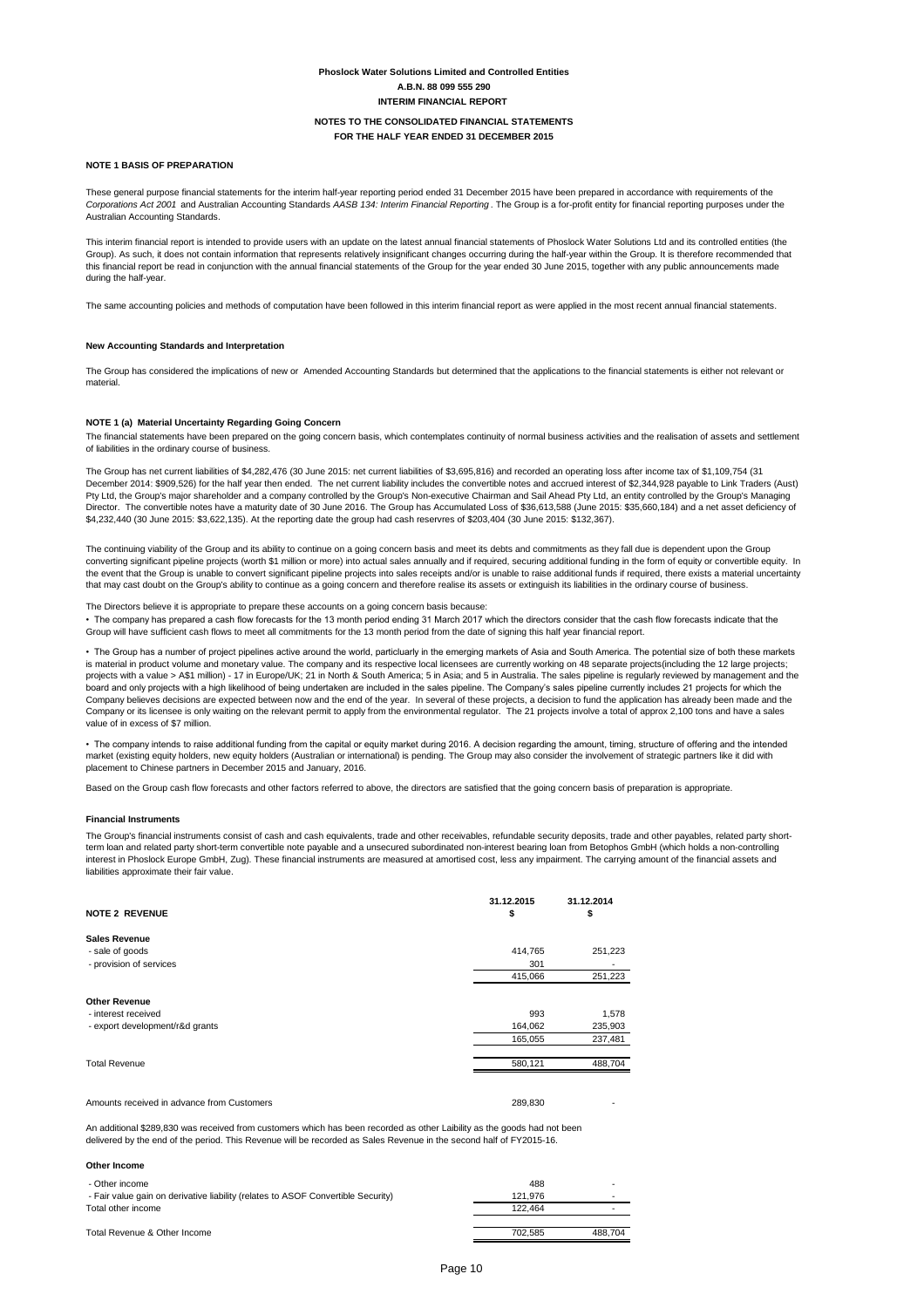## **Phoslock Water Solutions Limited and Controlled Entities A.B.N. 88 099 555 290 INTERIM FINANCIAL REPORT**

#### **NOTE 3 LOSS FOR THE PERIOD**

### **Employee benefit expenses** (501,706) (448,413)

| <b>Finance costs</b>                                                  |            |            |
|-----------------------------------------------------------------------|------------|------------|
| - Convertible Notes issued to third party- amortised interest expense | (223, 671) |            |
| - Convertible Notes issued to related parties                         | (155, 014) | (106,315)  |
| - loans provided by related parties                                   | (83, 305)  | (113, 322) |
| - other interest & fees                                               | (5.154)    | (548)      |
| <b>Total Finance Cost</b>                                             | (467.144)  | (220, 185) |

Finance costs include all interest, derivative, option and upfront expenses for loans, convertible notes and factoring of trade receivables, and bank charges. In March 2015, the Group issued a convertible security to the Australian Special Opportunity Fund (ASOF) raising \$1 million before fees and expenses. Under the terms of the transaction, the Group paid a \$50,000 fee, issued 4.5 million 7.3 cent March 2017 Options and 4 million collateral shares. In November 2015, the ASOF purchased the 4 million collateral shares and paid the Group \$92,000.

Repayments under the ASOF convertible security are 15 monthly payments of \$76,667 which can be made in either cash or shares, at the Group's option. As at 31 December, 2015 eight monthly repayments had been made, the first five by issuance of shares and the last three by payment of cash. As at 31 December, 2015 seven repayments of \$76,667 toalling \$536,669 were outstanding.

The January 2016 and February 2016 monthly repayments have been made by payment of cash. The outstanding balance as at the date of this report is \$383,335.

| <b>NOTE 4 FINANCIAL LIABILITIES</b>                                        |   | 31.12.2015<br>\$ | 30.06.2015<br>\$ |
|----------------------------------------------------------------------------|---|------------------|------------------|
| Short term loans - related party                                           |   | 898,556          | 673,556          |
| Convertible notes due 30 June 2016 - related parties                       |   | 2,050,000        | 2,050,000        |
| Convertible security maturing 30 June 2016 - ASOF                          |   | 426,307          | 585,969          |
| Subordinated shareholder loan repayable by Phoslock Europe - related party |   | 294,429          | 286,286          |
|                                                                            |   | 3,669,292        | 3,595,811        |
| <b>NOTE 5 DERIVATIVE LIABILITIES</b>                                       |   |                  |                  |
| Derivative liability                                                       | А | 26,833           | 227.897          |

#### **A**

#### **NOTE 6 FAIR VALUE MEASUREMENT**

(a) - Winding-up expenses are mainly regulatory, administrative and employee termination costs associated with the voluntary dissolution of the Group's 71% owned subsidiary in China, IETC Environmental Protection Technology (Kunming) Ltd.

Loss for the period includes the following specific items:

Winding-up expenses (a)  $(158,228)$ 

A Convertible Note was issued to ASOF on 20 March, 2015. The Convertible Notes are repayable through 15 monthly repayments of \$76,667. The Company has the option to make the monthly repayments in either cash or shares. If the repayments are in shares, the pricing formula is based on 90% of the five lowest VWAP's (volume weigthed average price) for the month. As at 31 December, 2015, the Company had made 7 repayments totalling \$536,669 with 8 repayments totalling \$613,336 outstanding. 4 million collateral shares are issued as security. The financial liability is carried at amortised cost and the embedded derivatives liabilities are carried at fair value. The effective interest rate is used to calculate the interest expense of \$233,671 (Note 3).

#### **Valuation Techniques**

| Level 1            | Measurements based on unadjusted quoted prices in active markets for identical assets or liabilities that the entity can access at the measurement<br>date.     |
|--------------------|-----------------------------------------------------------------------------------------------------------------------------------------------------------------|
| Level <sub>2</sub> | Measurements based on inputs other than quoted prices included within Level 1 that are observable for the asset or liability, either directly or<br>indirectly. |
| Level 3            | Measurements based on unobservable inputs for the asset or liability.                                                                                           |

The Group selects a valuation technique that is appropriate in the circumstances and for which sufficient data is available to measure fair value.

The availability of sufficient and relevant data primarily depends on the specific characteristics of the asset or liability being measured.

The valuation techniques selected by the Group are consistent with one or more of the following valuation approaches:

The Group measures and recognises derivative financial instruments at fair value on a recurring basis after the initial recognition.

AASB 13 Fair Value Measurement requires all assets and liabilities measured at fair value to be assigned to a level in the fair value hierarchy as follows:

If one or more significant inputs are not based on observable market data, the asset or liability is included in Level 3. If all significant inputs required to measure fair value are observable, the asset or liability is included in Level 2.

 The fair values of assets and liabilites that are not traded in an active market are determined using one or more valuation techniques. These valuation techniques maximise, to the extent possible, the use of observable market data.

- Market approach: valuation technique that use prices and other relevant information generated by market transactions for identical or similar assets or liabilities.
- Income approach: valuation techniques that convert estimated future cash flows or income and expenses into a single discounted present value.
- Cost approach: valuation technique that reflect the current replacement cost of an asset and its current service capacity.

Each valuation technique requires inputs that reflect the assumptions that buyers and sellers would use when pricing the asset or liability, including assumptions about risks.

When selecting a valuation technique, the Group gives priority to those techniques that maximise the use of observable inputs and minimises the use of unobservable inputs.

Employee benefit expenses include salaries to employees, director fees, superannuation, annual and long service leave costs for the period, cost of any options or shares issued to employees, fringe benefit taxes and workers compensation.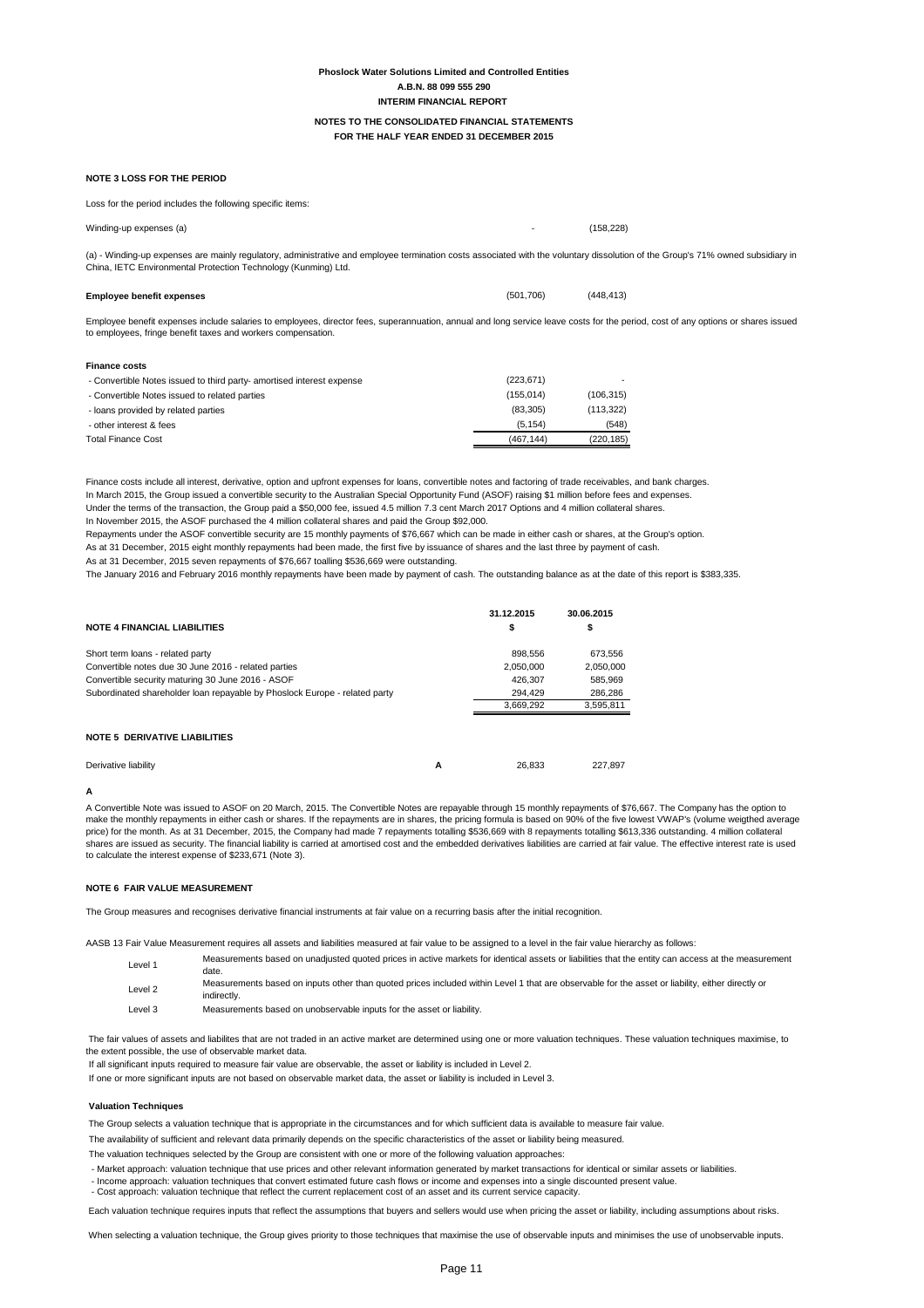## **Phoslock Water Solutions Limited and Controlled Entities A.B.N. 88 099 555 290 INTERIM FINANCIAL REPORT**

There were no transfers between levels during the financial year.

The Group has no assets that are measured at fair value (2014: Nil).

#### **NOTE 7 SEGMENT REPORTING**

The group has identified its operating segments based on the internal reports that are reviewed and used by the board of directors (chief operating decision makers) in assessing performance and determining the allocation of resources.

#### **Segment Information**

#### **Identification of reportable segments**

#### **Types of products and services by segment**

#### **Basis of accounting for purposes of reporting by operating segments**

#### *Accounting policies adopted*

#### *Inter-segment transactions*

#### *Segment assets*

Where an asset is used across multiple segments, the asset is allocated to the segment that receives the majority of economic value from the asset. In the majority of instances,

#### *Segment liabilities*

#### *Unallocated items*

The group is managed primarily on the basis of geographical areas – Australia/NZ, Europe/UK, North America, Asia and South America. The Group's operations inherently have similar profiles and performance assessment criteria.

An internally determined transfer price is set for all inter-entity sales. This price is based on what would be realised in the event the sale was made to an external party at arm'slength. All such transactions are eliminated on consolidation for the Groups financial statements.

The sale of Phoslock granules and application services and lake restoration consulting services is the main business of the Group. These products and services are provided on a geographical basis with offices and representation in each of the company's four key geographical areas - Australia/NZ, Europe/UK, Americas and Asia.

Unless stated otherwise, all amounts reported to the Board of Directors as the chief decision maker with respect to operating segments are determined in accordance with accounting policies that are consistent to those adopted in the annual financial statements of the Group.

Liabilities are allocated to segments where there is direct nexus between the incurrence of the liability and the operations of the segment. Borrowings and tax liabilities are generally considered to relate to the Group as a whole and are not allocated. Segment liabilities include trade and other payables and certain direct borrowings.

The following tables provide the fair values of the Group's assets and liabilties measured and recognised on a recurring basis and initial recognition and the categorisation within the fair value hierarchy.

|                                                                     |                   | 31 December 2015               |         |         |                                                                                                                                                                                                                                                                                                                                                                                                                    |         |
|---------------------------------------------------------------------|-------------------|--------------------------------|---------|---------|--------------------------------------------------------------------------------------------------------------------------------------------------------------------------------------------------------------------------------------------------------------------------------------------------------------------------------------------------------------------------------------------------------------------|---------|
|                                                                     |                   | Level 1                        | Level 2 | Level 3 | Total                                                                                                                                                                                                                                                                                                                                                                                                              | Total   |
|                                                                     | <b>Note</b>       | \$                             | \$      | \$      | \$                                                                                                                                                                                                                                                                                                                                                                                                                 | \$      |
| <b>Recurring Fair Value Measurements</b>                            |                   |                                |         |         |                                                                                                                                                                                                                                                                                                                                                                                                                    |         |
| Derivative liability                                                | 5                 |                                | 26,833  |         | 26,833                                                                                                                                                                                                                                                                                                                                                                                                             | 227,897 |
| Valuation Techniques and Inputs used to Measure Level 2 Fair Values |                   |                                |         |         |                                                                                                                                                                                                                                                                                                                                                                                                                    |         |
|                                                                     | <b>Fair Value</b> |                                |         |         |                                                                                                                                                                                                                                                                                                                                                                                                                    |         |
|                                                                     | 31 Dec 2015       | <b>Valuation Techniques</b>    |         |         | <b>Inputs Used</b>                                                                                                                                                                                                                                                                                                                                                                                                 |         |
|                                                                     | \$                |                                |         |         |                                                                                                                                                                                                                                                                                                                                                                                                                    |         |
| <b>Description</b>                                                  |                   |                                |         |         |                                                                                                                                                                                                                                                                                                                                                                                                                    |         |
| Derivative liability                                                | 26,833            | similar financial liabilities. |         |         | The fair value of financial liabilities is estimated by Derivative financial instruments have been valued using<br>discounting the remaining contractual maturities at quoted market rates. This valuation technique maximises the<br>the current market interest rate that is available for use of observable market data where it is available and relies<br>as little as possible on entity specific estimates. |         |

Corporate charges are allocated to reporting segments based on the segments' overall proportion of revenue generation within the Group. The Board of Directors believes this is representative of likely consumption of head office expenditure that should be used in assessing segment performance and cost recoveries. Inter-segment loans payable and receivable are initially recognised at the consideration received net of transaction costs and then revalued to the exchange rate used at the end of the current accounting period.

segment assets are clearly identifiable on the basis of their nature and physical location.

Unless indicated otherwise in the segment assets note, investments in financial assets, deferred tax assets and intangible assets have not been allocated to operating segments.

The following items of revenue, expense, assets and liabilities are not allocated to operating segments as they are not considered part of the core operations of any segment:

• net gains on disposal of available-for-sale investments;

- income tax expense;
- deferred tax assets and liabilities;

• intangible assets.

The carrying amounts of trade and other receivables and trade and other payables are assumed to approximate their fair values due to the short-term nature.

 Inputs that are developed using market data and reflect the assumptions that buyers and sellers would generally use when pricing the assts or liability are considered observable .

Whereas inputs for which market data is not available and therefore are developed using the best nformation available about such assumptions are considered unobservable.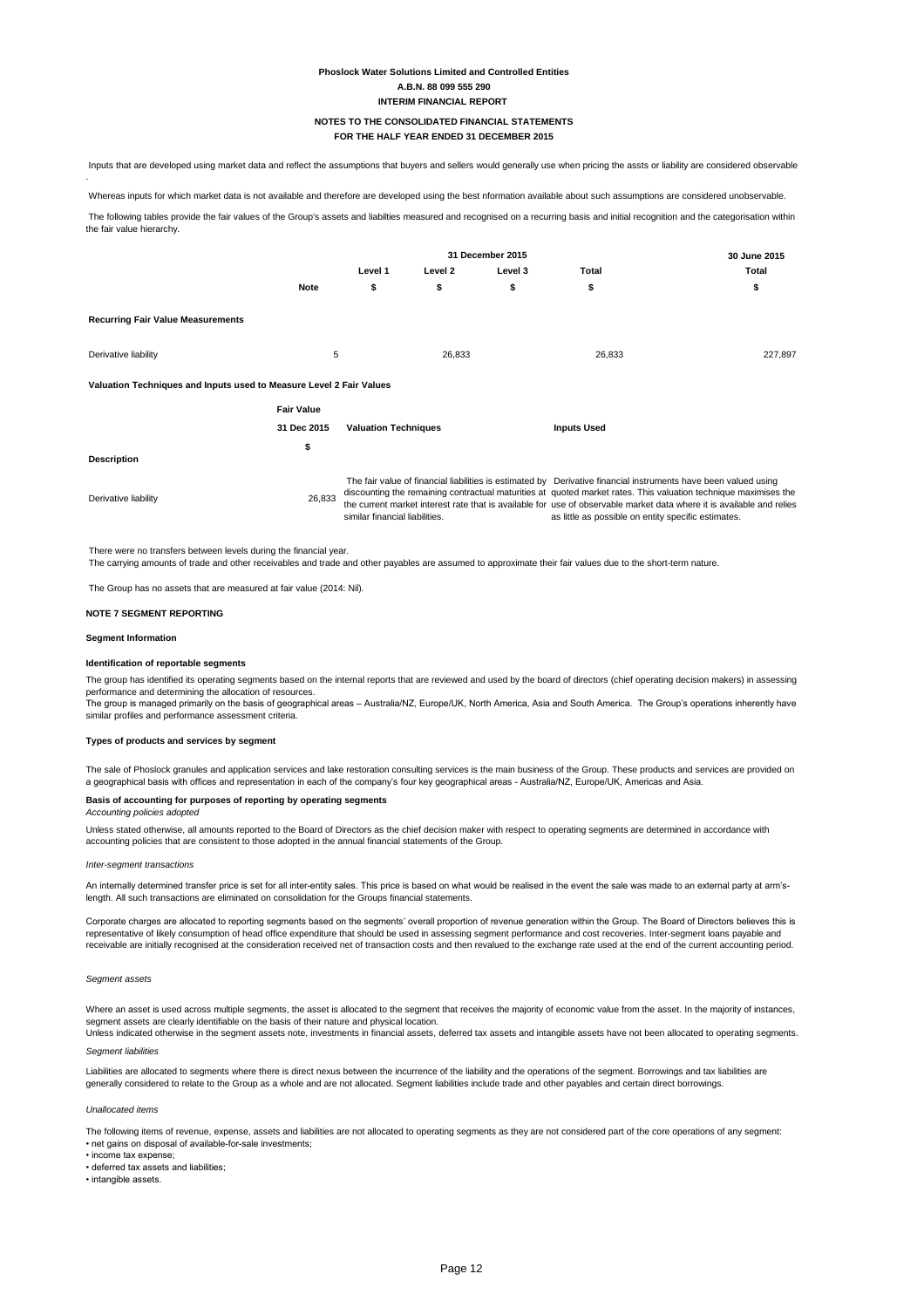## **Phoslock Water Solutions Limited and Controlled Entities A.B.N. 88 099 555 290 INTERIM FINANCIAL REPORT**

**(i) Segment performance**

**Segment liabilities** 4,407,411 1,185,699 - 5,593,110 (905,726) 4,687,384 Unallocated liabilities - -

**Total group liabilities** 4,687,384

|                                                                                                              | Australia/NZ        | Europe/UK        | <b>N&amp;S America</b> | Asia           | <b>Total</b>      | <b>Eliminations</b> | <b>Total</b>                |
|--------------------------------------------------------------------------------------------------------------|---------------------|------------------|------------------------|----------------|-------------------|---------------------|-----------------------------|
| Six months ended 31 December 2015                                                                            |                     |                  |                        |                |                   |                     |                             |
| Revenue<br><b>External sales</b>                                                                             | 166,424             |                  |                        |                |                   |                     |                             |
| Inter-segment sales                                                                                          |                     | 12,937<br>13,012 | 235,705                |                | 415,066<br>13,012 | (13, 012)           | 415,066                     |
| Other revenue                                                                                                | 286,526             | $\sim$           |                        |                | 286,526           |                     | 286,526                     |
| <b>Total segment revenue</b>                                                                                 | 452,950             | 25,949           | 235,705                | $\blacksquare$ | 714,604           | (13, 012)           | 701,592                     |
| Reconcilliation of segment revenue to group<br>revenue<br>Unallocated interest income<br>Total group revenue |                     |                  |                        |                |                   |                     | 993<br>702,585              |
|                                                                                                              |                     |                  |                        |                |                   |                     |                             |
| Segment loss before tax                                                                                      | (205, 493)          | (44, 594)        | 25,000                 |                | (225, 087)        |                     | (225,087)                   |
| Reconcilliation of segment result to group net<br>profit/(loss) before tax                                   |                     |                  |                        |                |                   |                     |                             |
| Amounts not included in segment result but<br>reviewed by the Board<br>- Depreciation and amortisation       | (32, 334)           |                  |                        |                | (32, 334)         |                     | (32, 334)                   |
| Unallocated items:<br>- Corporate charges                                                                    |                     |                  |                        |                |                   |                     | (385, 188)                  |
| - Finance costs<br>Loss before income tax from continuing operations                                         |                     |                  |                        |                |                   |                     | (467, 144)<br>(1, 109, 754) |
| Six months ended 31 December 2014<br>Revenue                                                                 |                     |                  |                        |                |                   |                     |                             |
| <b>External sales</b>                                                                                        | 128,903             | 29,627           | 92,693                 |                | 251,223           |                     | 251,223                     |
| Inter-segment sales                                                                                          |                     | 14,617           |                        |                | 14,617            | (14, 617)           |                             |
| Other revenue                                                                                                | 235,903             |                  |                        |                | 235,903           |                     | 235,903                     |
| <b>Total segment revenue</b><br>Reconcilliation of segment revenue to group                                  | 364,806             | 44,244           | 92,693                 | $\sim$         | 501,743           | (14, 617)           | 487,126                     |
| Unallocated interest income<br>Total group revenue                                                           |                     |                  |                        |                |                   |                     | 1,578<br>488,704            |
| Segment loss before tax                                                                                      | (186,065)           | (46, 173)        | (12, 848)              | (158, 228)     | (403, 314)        |                     | (403, 314)                  |
| profit/(loss) before tax<br>Amounts not included in segment result but<br>- Depreciation and amortisation    | (15, 591)           |                  |                        |                | (15, 591)         |                     | (15, 591)                   |
| Unallocated items:                                                                                           |                     |                  |                        |                |                   |                     |                             |
| - Corporate charges<br>- Finance costs                                                                       |                     |                  |                        |                |                   |                     | (270, 436)<br>(220, 185)    |
| Loss before income tax from continuing operations                                                            |                     |                  |                        |                |                   |                     | (909, 526)                  |
| (ii) Segment assets                                                                                          | <b>Australia/NZ</b> | Europe/UK        | <b>N&amp;S America</b> | Asia           | Total             | <b>Eliminations</b> | <b>Total</b>                |
| 31 December 2015                                                                                             |                     |                  |                        |                |                   |                     |                             |
| <b>Segment assets</b>                                                                                        | 1,371,024           | 106,728          | $\sim$                 |                | 1,477,752         | (852, 875)          | 624,877                     |
| Unallocated assets - intangibles<br><b>Total group assets</b>                                                |                     |                  |                        |                |                   |                     | 624,877                     |
| 30 June 2015<br><b>Segment assets</b>                                                                        | 1,800,947           | 183,066          |                        |                | 1,984,013         | (918, 762)          | 1,065,251                   |
| Unallocated assets - intangibles                                                                             |                     |                  |                        |                |                   |                     |                             |
| <b>Total group assets</b>                                                                                    |                     |                  |                        |                |                   |                     | 1,065,251                   |
| (iii) Segment liabilities<br>31 December 2015                                                                |                     |                  |                        |                |                   |                     |                             |
| <b>Segment liabilities</b>                                                                                   | 4,546,767           | 1,250,308        |                        | 0              | 5,797,075         | (952, 877)          | 4,844,198                   |
| Unallocated liabilities<br><b>Total group liabilities</b>                                                    |                     |                  |                        |                |                   |                     | 4,844,198                   |
| 30 June 2015                                                                                                 |                     |                  |                        |                |                   |                     |                             |

**(iv) Major customers**

The Group has a number of customers to which it provides both products and services. The Group's largest external customer accounts for 34% of external revenue (2014:36%)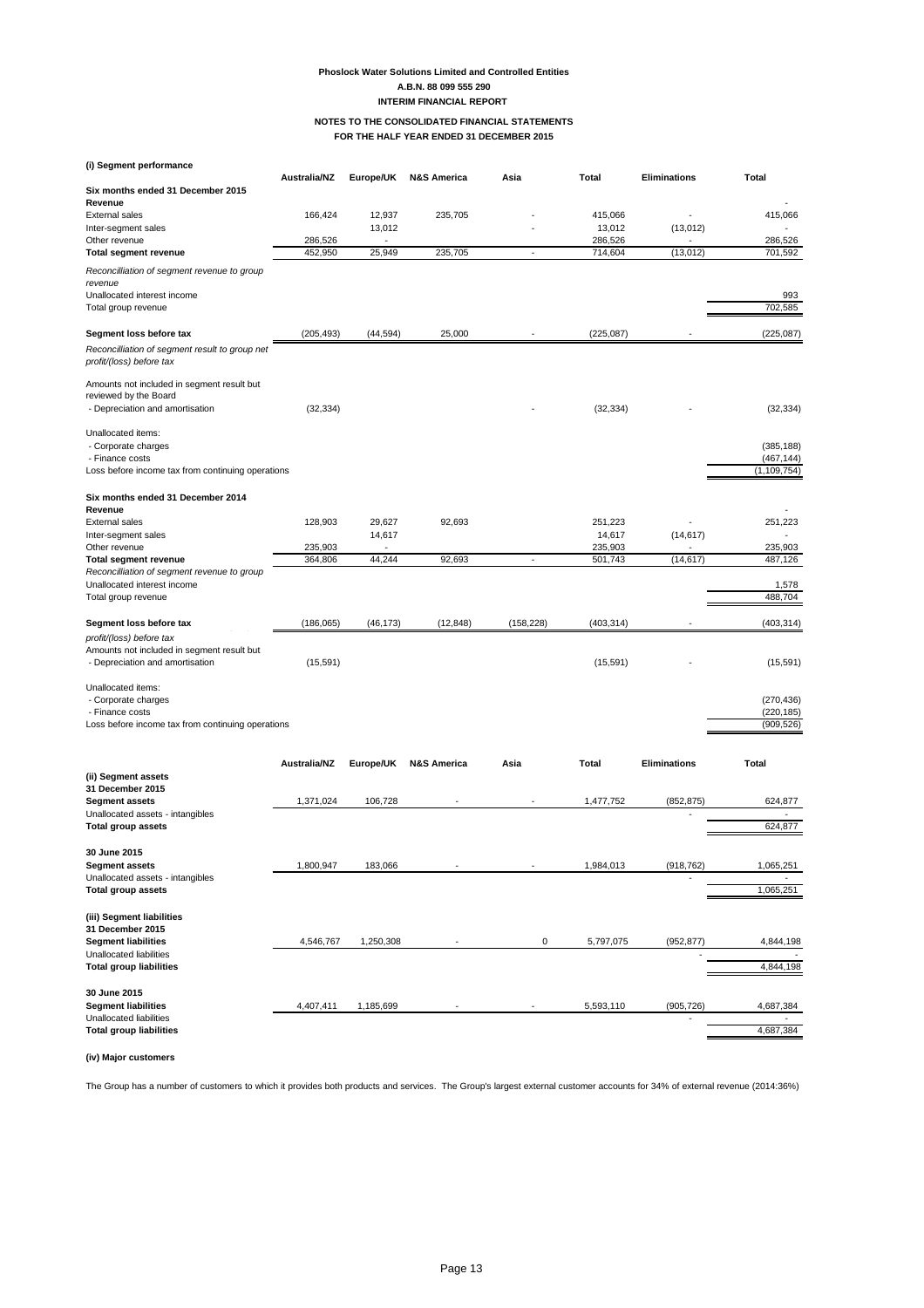## **Phoslock Water Solutions Limited and Controlled Entities A.B.N. 88 099 555 290 INTERIM FINANCIAL REPORT**

#### **NOTE 8 SHARE CAPITAL**

#### **NOTE 9 COMMITMENTS AND CONTINGENT LIABILITIES**

### **NOTE 10 EVENTS SUBSEQUENT TO THE REPORTING DATE**

The Group received \$340,000 from a Strategic Chinese investor on 15 January, 2016. 8.5 million fully paid shares were issued. The transaction was announced on 21 December, 2015.

Phoslock (Shanghai) Water Solutions Ltd was registered on 27 January, 2016. A 100% owned subsidiary and sales office has been established in Shanghai.

#### **NOTE 11 DIVIDENDS PAID OR PAYABLE**

No dividends have been paid or declared during the period (2014: \$nil).

|                                                                   | 31.12.2015               |            | 30.06.2015  |            |
|-------------------------------------------------------------------|--------------------------|------------|-------------|------------|
|                                                                   | No.                      |            | No.         | л          |
| At the beginning of the period                                    | 250,851,616              | 32.112.271 | 237,566,732 | 31,731,715 |
| Contributions and distributions during the period                 |                          |            |             |            |
| - Sale of Treasury stock                                          | $\overline{\phantom{a}}$ |            | 2.000.000   | 92,000     |
| - Shares issued to Chinese Strategic Partner                      | 1.500.000                | 60,000     |             |            |
| - Shares issued to consultant                                     | 1.000.000                | 25,000     |             |            |
| - Shares issued for Lind Convertible Security repayments          | 6,984,125                | 312.921    | 7,284,884   | 288,556    |
| - Purchase of Collateral shares issued under Convertible Security |                          |            | 4,000,000   |            |
|                                                                   |                          |            |             |            |
| Balance at the end of the period                                  | 260,335,741              | 32.510.192 | 250,851,616 | 32.112.271 |

(1) related party of Robert Schuitema

(2) related party of Andrew Winks

(3) Laurence Freedman is a director of this company

(4) Robert Schuitema is a director of this company

|         | 31.12.2014                                                                                                                                                                                  |
|---------|---------------------------------------------------------------------------------------------------------------------------------------------------------------------------------------------|
|         | \$<br>6 months                                                                                                                                                                              |
|         |                                                                                                                                                                                             |
|         |                                                                                                                                                                                             |
|         |                                                                                                                                                                                             |
|         |                                                                                                                                                                                             |
|         | 30,000                                                                                                                                                                                      |
|         | 15,000                                                                                                                                                                                      |
| 14,460  | 9,000                                                                                                                                                                                       |
| 9,900   | 11,250                                                                                                                                                                                      |
|         |                                                                                                                                                                                             |
|         |                                                                                                                                                                                             |
|         | 45,370                                                                                                                                                                                      |
| 219,215 | 217,514                                                                                                                                                                                     |
| 18,904  | 2,671                                                                                                                                                                                       |
| 25,000  |                                                                                                                                                                                             |
| 36,188  | 29,799                                                                                                                                                                                      |
|         |                                                                                                                                                                                             |
|         |                                                                                                                                                                                             |
|         |                                                                                                                                                                                             |
|         |                                                                                                                                                                                             |
|         | 30.06.2015                                                                                                                                                                                  |
|         | 31.12.2015<br>\$<br>6 months<br>22,000<br>15,000<br>45,688<br>Bentophos GmbH is a major business partner and currently holds 40% interest in subsidiary Phoslock Europe GmbH.<br>31.12.2015 |

(6) Convertible Notes issued by Phoslock Water Solutions Ltd convertible/ repayable by 30 June, 2016; interest rate – 15%

| (d) Balances with related parties                                                         |           |           |
|-------------------------------------------------------------------------------------------|-----------|-----------|
| Robert Schuitema - Ioan from Phoslock Pty Ltd to purchase Convertible Notes or PHK shares |           |           |
| (5)                                                                                       |           | 28,500    |
| Link Traders (Aust) Pty Ltd – Convertible Notes (3) (6)                                   | 1.800.000 | 1,800,000 |
| Sail Ahead Pty Ltd - Convertible Notes (4) (6)                                            | 250,000   | 250,000   |
| Link Traders (Aust) $P$ ty Ltd – Ioan to Phoslock $P$ ty Ltd (3)                          | 898.556   | 673,556   |
| Bentophos GmbH - subordinated loan to Phoslock Europe GmbH                                | 294.429   | 286,285   |
| Link Traders (Aust) Pty Ltd - interest on loans and Con Notes accrued but not paid (3)    | 272.942   | 62,265    |
| Sail Ahead Pty Ltd – interest on loans and Con Notes accrued but not paid (4)             | 21.986    | 3.082     |
| Nigel Traill - salary deferred and not paid                                               | 68.997    | 61.997    |

(7) interest paid on loans, debt factoring to Phoslock Pty Ltd (interest rate 20%) and Convertible Notes to Phoslock Water Solutions Ltd (interest rate 15%)

(8) interest paid on loans for Convertible Notes to Phoslock Water Solutions Ltd (interest rate 15%)

(9) related party by of Laurence Freedman

(5) loans granted at 2014 AGM for the acquisition of 90 \$1,000 Phoslock Convertible Notes. Loan to be fully repaid by 30 October 2015; interest rates - 0%

The Group has non-cancellable operating lease commitment expiring on 30 September, 2016 with future rental payments of \$66,985 (30 June 2015 \$110,565). There has been no significant contingent liabilities since the last annual reporting date to 31 December, 2015.

Ordinary shares participate in dividends and the proceeds on winding up of the parent entity in proportion to the number of shares held.

At shareholder meetings each ordinary share is entitled to one vote when a poll is called, otherwise each shareholder has one vote on a show of hands.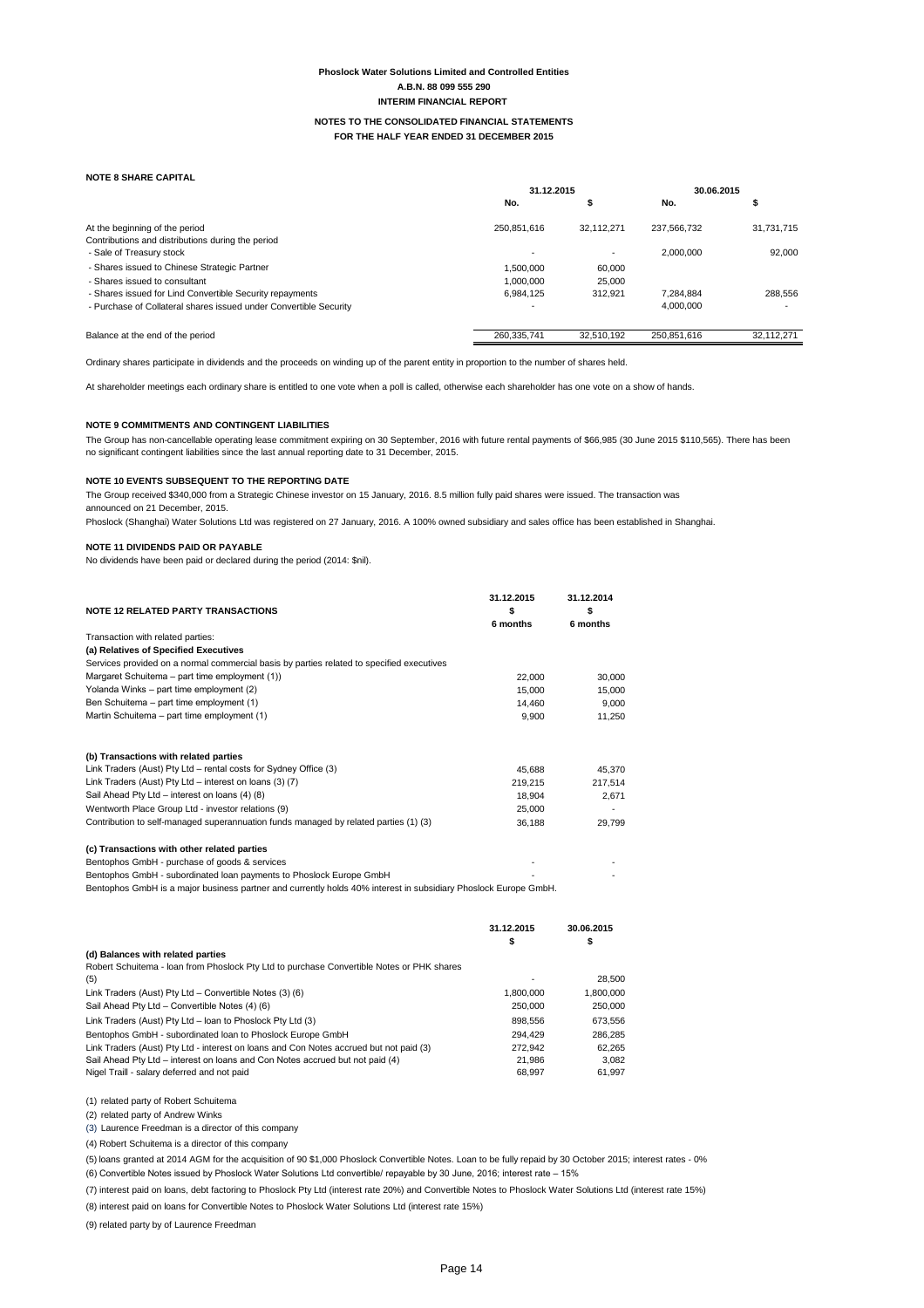

## **Phoslock Water Solutions Limited and Controlled Entities A.B.N. 88 099 555 290 DIRECTOR'S DECLARATION**

The Directors of Phoslock Water Solutions Limited and Controlled Entities declare that:

ended on that date; and

- 1 The financial statements and notes set out on pages 6 to 14 are in accordance with the *Corporations Act 2001;* including*:*
	- (a) complying with Australian Accounting Standard *AASB 134:Interim Financial Reporting and the Corporations Regulations 2001* ; and
	- (b) giving a true and fair view of the Group's financial position as at 31 December 2015 and its performance for the half-year period
- 2 In the directors opinion there are reasonable grounds to believe that the company will be able to pay its debts as and when they become due and

This declaration is made in accordance with a resolution of the Board of Directors of Phoslock Water Solutions Limited and Controlled Entities.

On behalf of the directors

PULI

payable.

Robert Schuitema Director

Dated this 25th day of February 2016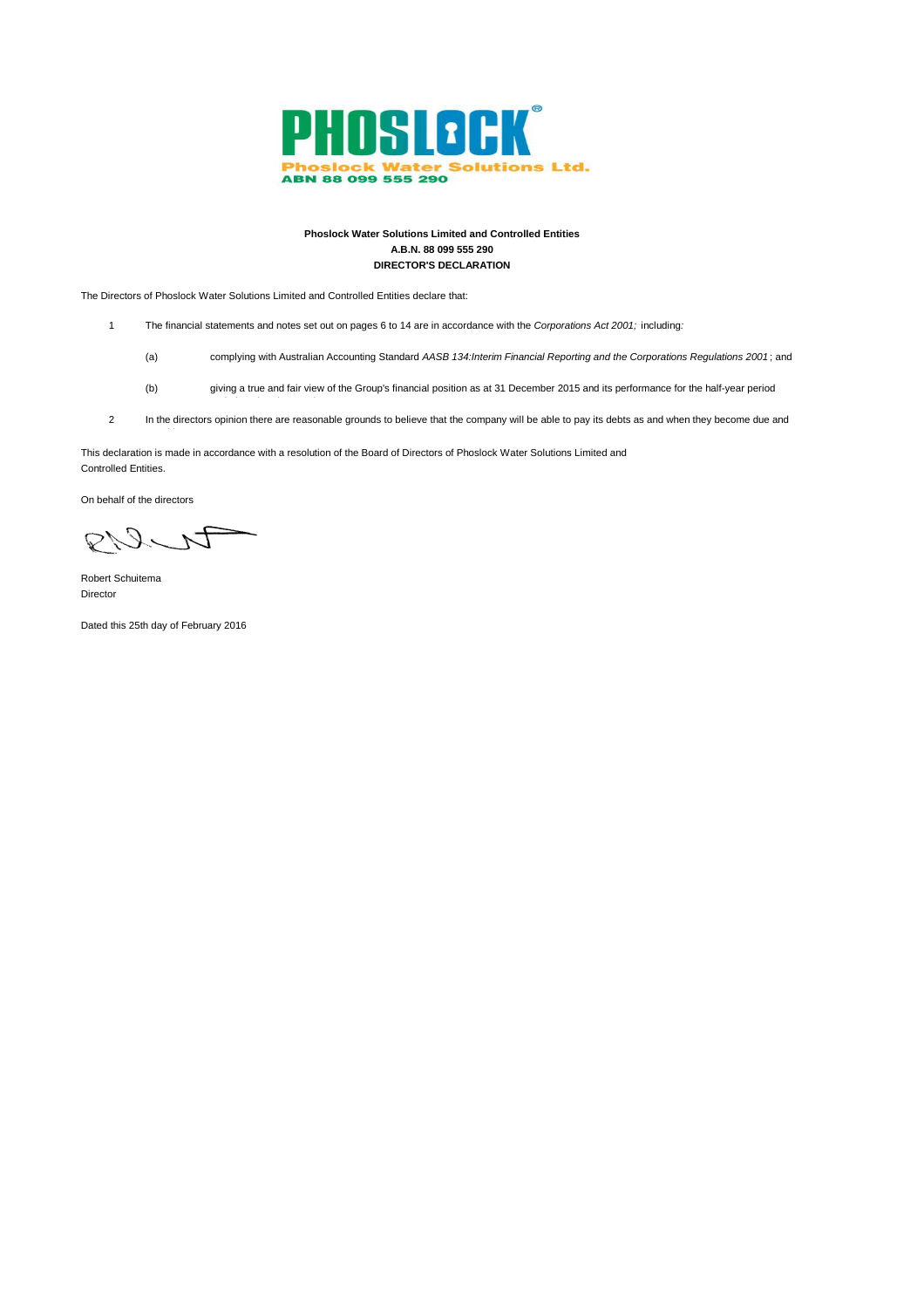W. W. Vick & Co.

**Chartered Accountants** ABN 14 568 923 714



## **INDEPENDENT AUDITOR'S REVIEW REPORT TO THE MEMBERS OF PHOSLOCK WATER SOLUTIONS LIMITED AND CONTROLLED ENTITIES**

## **Report on the Financial Report**

We have reviewed the accompanying half year financial report of Phoslock Water Solutions Limited (the "Group"), which comprises the consolidated condensed statement of financial position as at 31 December 2015, the consolidated condensed statement of profit or loss and other comprehensive income, consolidated condensed statement of changes in equity and consolidated condensed statement of cash flows for the half year ended on that date, notes 1 to 12 comprising a summary of significant accounting policies and other explanatory notes and the directors' declaration for Phoslock Water Solutions Limited, comprising of the company and the entities it controlled at the half year's end or from time to time during the half financial year.

## **Directors' Responsibility for the Half Year Financial Report**

The directors of the Group are responsible for the preparation of the half year financial report that gives a true and fair view in accordance with Australian Accounting Standards and the *Corporations Act 2001* and for such internal control as the directors determine is necessary to enable the preparation of the half year financial report that is free from material misstatement, whether due to fraud or error.

## **Auditor's Responsibility**

Our responsibility is to express a conclusion on the half-year financial report based on our review. We conducted our review in accordance with Auditing Standard on Review Engagements ASRE 2410 Review of a Financial Report Performed by the Independent Auditor of the Entity, in order to state whether, on the basis of the procedures described, we have become aware of any matter that makes us believe that the half-year financial report is not in accordance with the Corporations Act 2001 including: giving a true and fair view of the Group's financial position as at 31 December 2015 and its performance for the half-year ended on that date; and complying with Australian Accounting Standard AASB 134 Interim financial Reporting and the Corporations Regulations 2001. As auditor of Phoslock Water Solutions Ltd, ASRE 2410 requires that we comply with the ethical requirements relevant to the audit of the annual financial report.

A review of a half-year financial report consists of making enquiries, primarily of persons responsible for financial and accounting matters, and applying analytical and other review procedures. A review is substantially less in scope than an audit conducted in accordance with Australian Auditing Standards and consequently does not enable us to obtain assurance that we would become aware of all significant matters that might be identified in an audit. Accordingly, we do not express an audit opinion

## **Independence**

In conducting our review, we have complied with the independence requirements of the Corporations Act 2001.

Fayworth House, Suite 503, 5<sup>th</sup> Floor, 379-383 Pitt Street, Sydney, NSW 2000 PO Box 20037, World Square, NSW 2002 Phone: 02 9266 0881 Fax: 02 9266 0886



Liability limited by scheme approved under Professional **Standards Legislation**